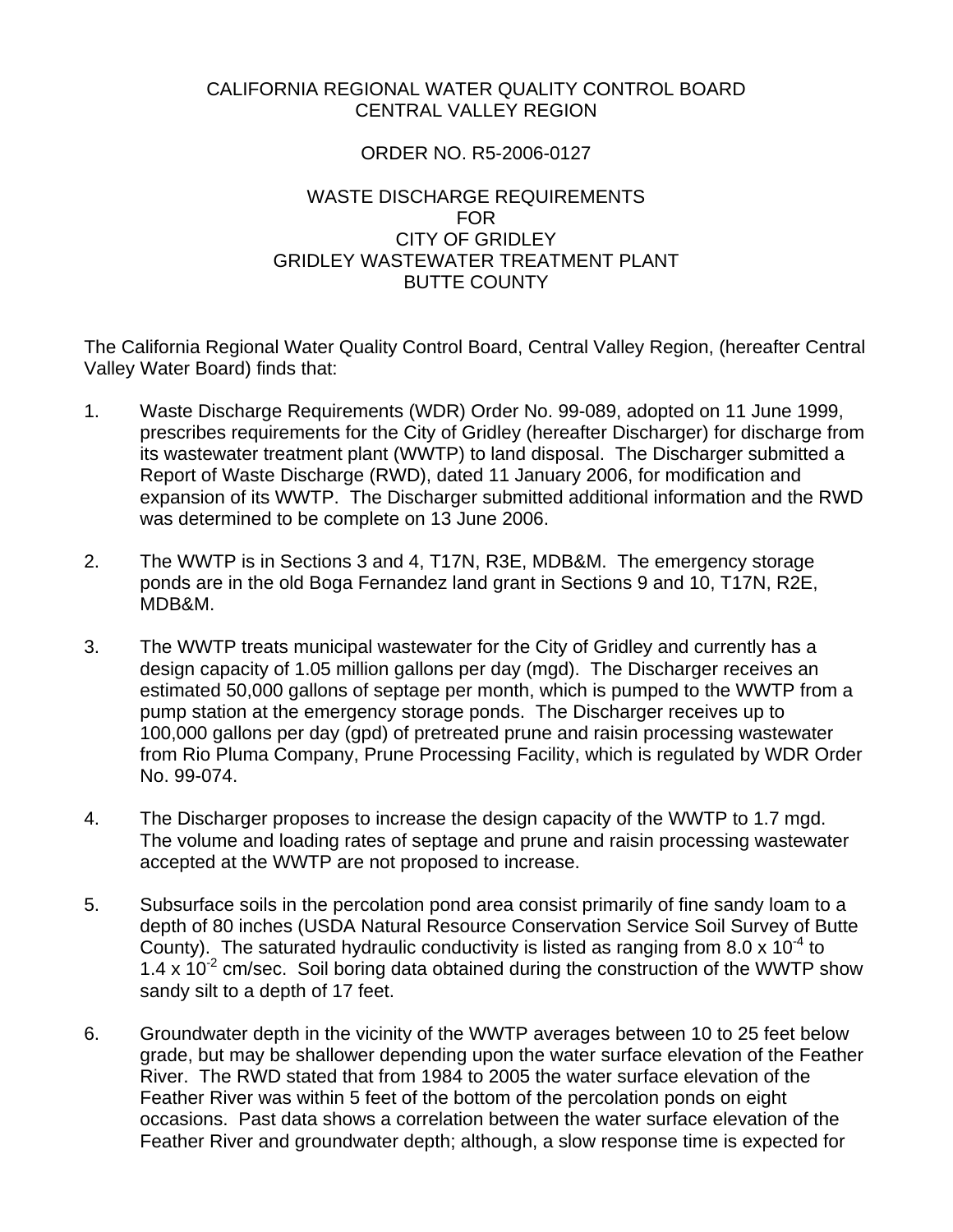groundwater elevation changes. Annual rainfall at the WWTP varies between 18 and 53 inches per year, with an average annual rainfall of 18.9 inches.

- 7. The Discharger installed a piezometer in October 1997. To date, the Discharger has not reported any water present in the piezometer. However, during an inspection of the WWTP on 2 March 2006, Central Valley Water Board staff noted approximately three feet of water in the piezometer.
- 8. The existing WWTP consists of a headworks (with a 2 inch bar screen), Parshall flume flow meter, treatment ponds (aeration pond and polishing pond), and four percolation ponds. Facilities at the emergency storage area consist of emergency storage ponds and a pump station.
- 9. The expansion project includes installing a new headworks with a spiral self-cleaning screen with 0.25-inch openings and a magnetic flow meter, replacing the aerators and Solar Bee mixers in the aeration and polishing ponds, and upgrading the piping at the plant. In the aeration pond, the four existing 10 horsepower (hp) aerators will be replaced with four 30 hp aerators. The 10,000 gallons per minute (gpm) Solar Bee mixer in the aeration pond will be replaced with a more reliable brushless motor design. In the polishing pond the two existing 2,500 gpm Solar Bee mixers will be replaced with two 10,000-gpm mixers. The new mixers will be operated 24 hours a day.
- 10. A domestic supply well is located approximately 150 feet north of the WWTP. The well was drilled to a depth of 70 feet and it supplies potable water to the WWTP and a nearby boat ramp. First encountered groundwater was at 22 feet. The well was sampled on 3 January 2006 and no total and fecal coliform were detected.
- 11. In 2005, samples were collected to characterize polishing pond effluent quality of the plant at present operating conditions.

| Constituent  | Average Value |
|--------------|---------------|
| <b>BOD</b>   | 52.5 mg/L     |
| <b>TSS</b>   | 35.3 mg/L     |
| <b>TDS</b>   | 429 mg/L      |
| pH           | 7.6 pH units  |
| Ammonia      | 17.0 mg/L     |
| Nitrate as N | $< 0.02$ mg/L |

The RWD estimated that the proposed improvements to the plant would improve polishing pond effluent quality as follows.

| Constituent | Units | Average | Maximum |
|-------------|-------|---------|---------|
| <b>BOD</b>  | mg/L  | <30     | <45     |
| <b>TSS</b>  | mq/L  | <30     | <45     |

Note: Maximum values do not account for potential seasonal algae blooms.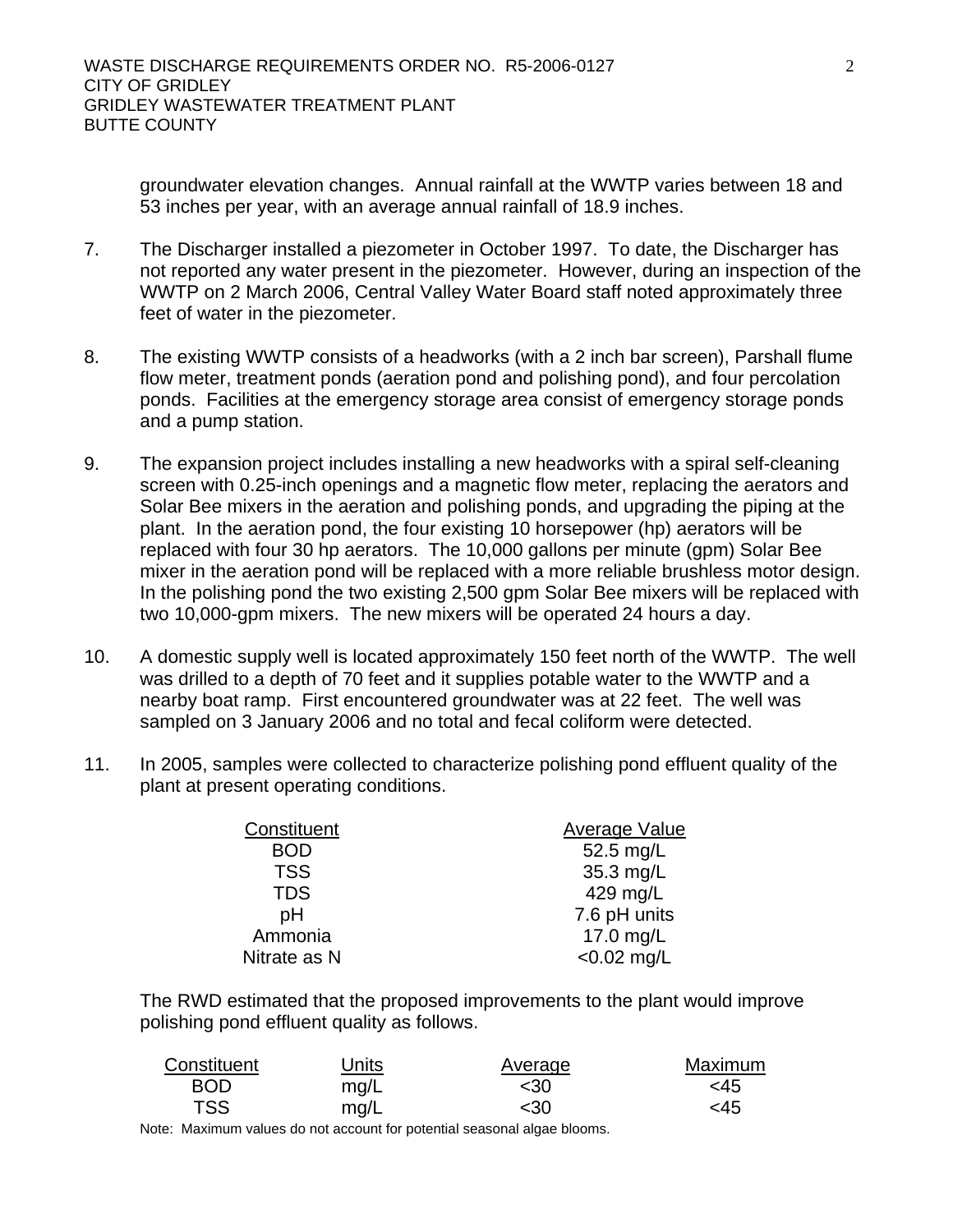- 12. The aeration, polishing, and percolation ponds provide 75 acre-feet of storage. Evaporative loss from the treatment and percolation ponds is approximately 73 inches per year. Infiltration rates for the four percolation ponds averaged 0.8 to 1.9 inches per hour.
- 13. The two emergency storage ponds are adjacent to, and just west of, the Feather River. The emergency storage ponds provide approximately 100 acre-feet of capacity, 26.5 million gallons. This provides enough storage for 15.6 days at an average flow of 1.7 mgd or 6.3 days at a peak flow of 4.2 mgd. Based on soil borings at the site, subsurface soils consist of silty clay and clay. The borings were done to a depth of eight feet and no groundwater was encountered.
- 14. Prune and raisin processing are defined as categorical industries in 40 Code of Federal Regulations (CFR) Part 407 Subpart F - Canned and Preserved Fruits Subcategory. Pretreatment standards for such new sources are regulated by 40 CFR 407.66, which requires compliance with 40 CFR 403 but does not set numerical effluent limits. The Discharger adopted Chapter 13.06 of the City's Municipal Code, entitled *Industrial Wastewater Regulations,* which authorizes the issuance of industrial wastewater discharge permits and authorizes establishment of numerical limits, and provides for monitoring, compliance and enforcement activities. The Discharger has issued an Industrial User Permit to Rio Pluma, and has established effluent limitations for the pretreated wastewater.
- 15. The United States Environmental Protection Agency (USEPA), on 16 November 1990, promulgated storm water regulations (40 CFR Parts 122, 123, and 124) which require specific categories of industrial facilities which discharge storm water to obtain NPDES permits and to implement Best Available Technology Economically Achievable (BAT) and Best Conventional Pollutant Control Technology (BCT) to reduce or eliminate industrial storm water pollution.
- 16. The State Water Resources Control Board (State Water Board) adopted Order No. 97-03-DWQ (General Permit No. CAS000001), on 17 April 1997, specifying waste discharge requirements for discharge associated with industrial activities, excluding construction activities, and requiring submittal of a Notice of Intent (NOI) by industries covered under the permit. Currently, all industrial storm water is retained on-site and percolates into the ground; therefore, a storm water NOI is not required.
- 17. On 2 May 2006, the State Water Board adopted State Water Board Order No. 2006-0003-DWQ, a Statewide General WDR for Sanitary Sewer Systems. The Discharger shall be subject to the requirements of Order No. 2006-0003-DWQ and any future revisions thereto. Order No. 2006-0003-DWQ requires that all public agencies that currently own or operate sanitary sewer systems apply for coverage under the General WDR.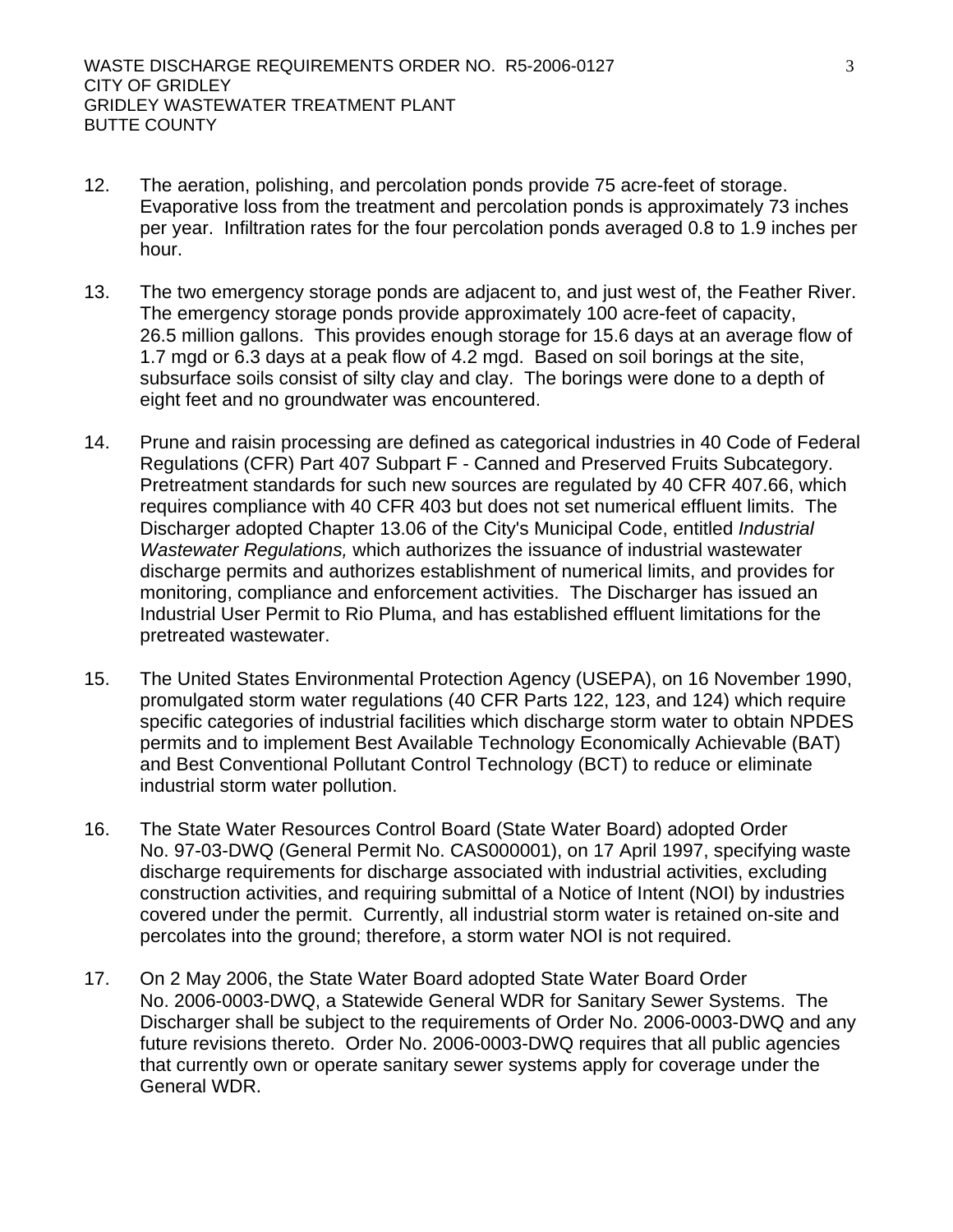- 18. The WWTP lies within the Marysville Hydrologic Unit and the Lower Feather River Hydrologic Area (515.40), as depicted on interagency hydrologic maps prepared by the California Department of Water Resources in 1986. Surface water drainage is to the Feather River.
- 19. The Central Valley Water Board adopted a Water Quality Control Plan, Fourth Edition, for the Sacramento River Basin and the San Joaquin River Basin, (hereafter Basin Plan) which designates beneficial uses, establishes water quality objectives, and describes an implementation program and policies to achieve those objectives for all waters of the Basin. These requirements implement the Basin Plan.
- 20. The beneficial uses of the Feather River (from the fish barrier to the Sacramento River) designated by the Basin Plan are municipal and domestic supply; agricultural supply; water contact recreation; canoeing and rafting recreation; noncontact water recreation; warm freshwater habitat; cold freshwater habitat; warm migration; cold migration; warm spawning; cold spawning; and wildlife habitat.
- 21. The beneficial uses of the groundwater are municipal and domestic supply, agricultural supply, and industrial services and process supply.
- 22. Water quality sampling of the Feather River was performed on 24 February 2006 and 23 and 31 March 2006. The results showed no significant increases in bacteria levels downstream of the WWTP.
- 23. State Water Board Resolution No. 68-16 requires that discharge of waste maintain high quality waters of the State until it is demonstrated that any change in quality is consistent with maximum benefits to the people of the State, will not unreasonably affect beneficial uses, and will not result in water quality less than that described in water quality policies (i.e change results in exceedances of water quality objectives).
- 24. The Central Valley Water Board finds that some degradation of groundwater beneath the emergency storage ponds and WWTP is consistent with Resolution 68-16 provided that:
	- a. The degradation is confined within a specified boundary;
	- b. The Discharger minimizes the degradation by fully implementing, regularly maintaining, and optimally operating best practicable treatment and control (BPTC) measures;
	- c. The degradation is limited to waste constituents typically encountered in municipal wastewater; and
	- d. The degradation does not result in water quality less than that prescribed in the Basin Plan.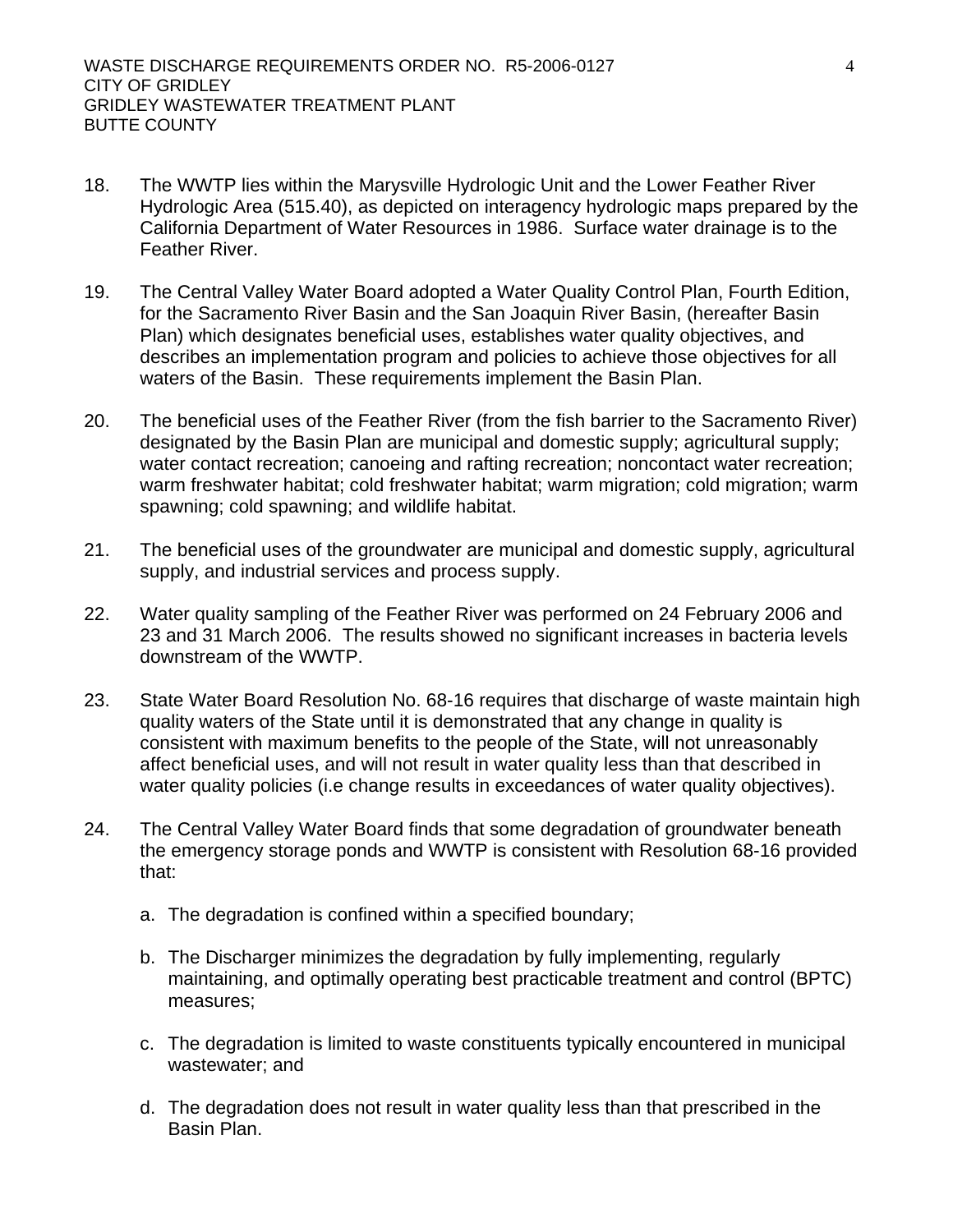- 25. Some degradation of groundwater by some of the typical waste constituents released with discharge from a municipal wastewater utility after effective source control, treatment, and control is consistent with maximum benefit to the people of California. The technology, energy, water recycling, and waste management advantages of municipal utility service far exceed any benefits derived from a community otherwise reliant on numerous concentrated individual wastewater systems, and the impact on water quality will be substantially less. Degradation of groundwater by constituents (e.g., toxic chemicals) other than those specified in the groundwater limitations in this Order, and by constituents that can be effectively removed by conventional treatment (e.g., total coliform bacteria) is prohibited. When allowed, the degree of degradation permitted depends upon many factors (i.e. background water quality, the waste constituent, the beneficial uses and most stringent water quality objective, source control measures, and waste constituent treatability).
- 26. Economic prosperity of local communities and associated industry is of benefit to the people of California, and therefore sufficient reason exists to accommodate growth and some groundwater degradation around the WWTP, provided that the terms of the Basin Plan are met.
- 27. The Discharger does not currently monitor groundwater quality beneath the emergency storage ponds and WWTP. Therefore, it is unknown if the discharge of waste is in compliance with Resolution 68-16. This Order requires the Discharger to install groundwater monitoring wells and begin groundwater monitoring at the WWTP to determine whether the discharge of waste is in compliance with Resolution 68-16.
- 28. This WWTP provides treatment and control of the discharge that incorporates:
	- a. Technology for secondary treatment of municipal wastewater;
	- b. Alarm and automatic flow diversion systems to prevent system bypass or overflow;
	- c. Certified operators to assure proper operation and maintenance.
- 29. The WWTP design and effluent disposal program incorporates minimal BPTC measures. In order to determine compliance with Resolution 68-16 it is appropriate to establish a schedule for installation and sampling of groundwater monitoring wells and to formally determine background groundwater concentrations for selected constituents. If groundwater is degraded or there is evidence that the discharge may cause degradation, then the Discharger will be required to evaluate and implement additional BPTC measures for each conveyance, treatment, storage, and disposal component of the system. Completion of these tasks will ensure that BPTC and the highest water quality consistent with the maximum benefit to the people of the State will be achieved.
- 30. This Order establishes groundwater limitations for the WWTP that will not unreasonably threaten present and anticipated beneficial uses or result in groundwater quality that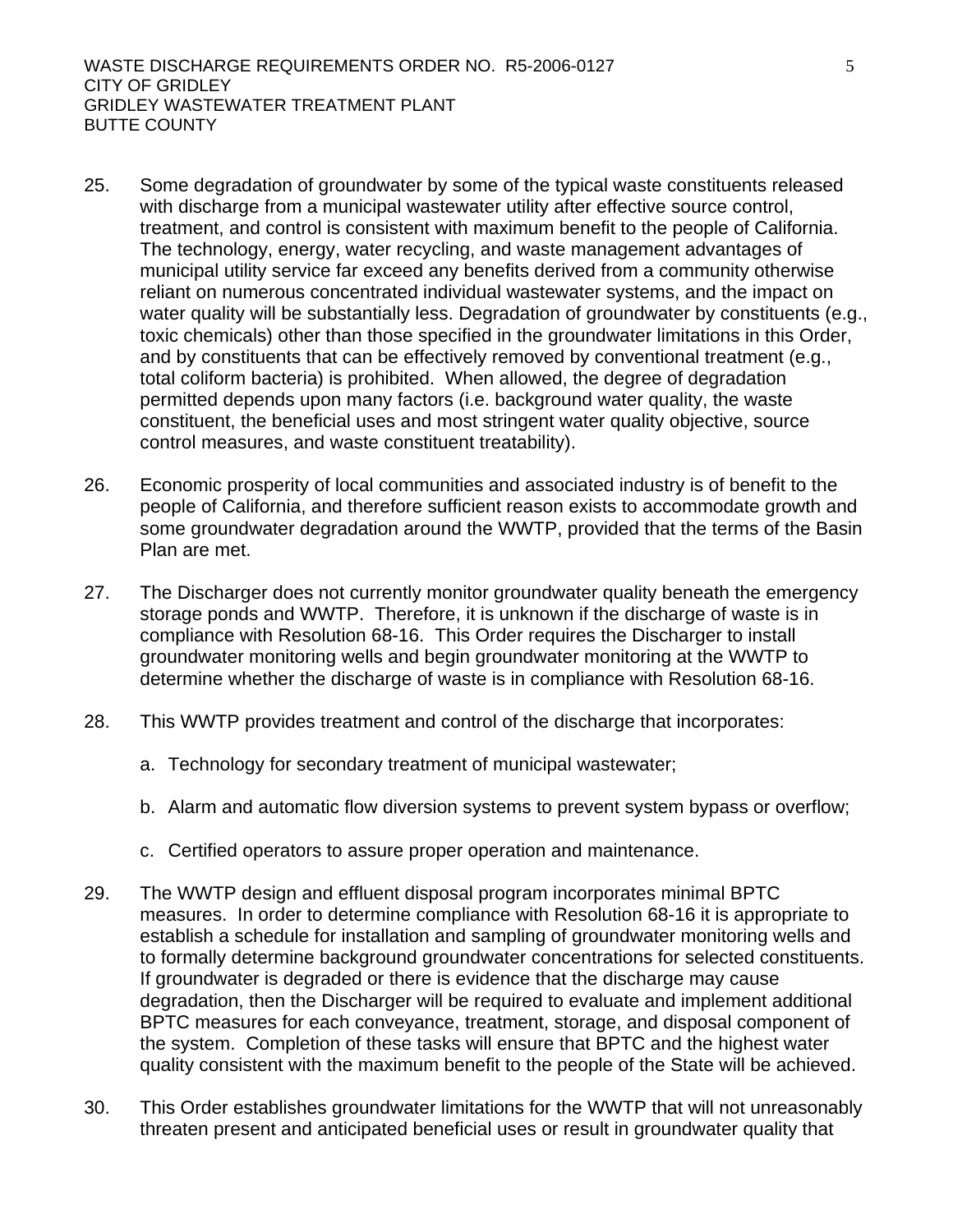exceeds water quality objectives set forth in the Basin Plan. This Order contains tasks for assuring that BPTC and the highest water quality consistent with the maximum benefit to the people of the state will be achieved. Accordingly, the discharge is consistent with provisions of Resolution 68-16. Based on the results of the scheduled tasks, the Central Valley Water Board may reopen this Order to reconsider groundwater limitations and other requirements to comply with Resolution 68-16.

- 31. On 19 September 2006, a Notice of Determination was filed by the Discharger for the Mitigated Negative Declaration (MND) for the expansion project in accordance with the California Environmental Quality Act. The Central Valley Water Board has considered the MND prepared by the Discharger. Compliance with the requirements of this Order will mitigate or avoid environmental effects to water quality.
- 32. This discharge is exempt from the requirements of *Consolidated Regulations for Treatment, Storage, Processing, or Disposal of Solid Waste*, as set forth in Title 27, CCR, Division 2, Subdivision 1, Section 20005, et seq., (hereafter Title 27). The exemption, pursuant to Section 20090(b), is based on the following:
	- a. The Board is issuing waste discharge requirements,
	- b. The discharge complies with the Basin Plan, and
	- c. The wastewater does not need to be managed according to 22 CCR, Division 4.5, Chapter 11, as a hazardous waste.
- 33. The Central Valley Water Board has notified the Discharger and interested agencies and persons of its intent to prescribe waste discharge requirements for this discharge and has provided them with an opportunity for a public hearing and an opportunity to submit their written views and recommendations.
- 34. The Central Valley Water Board, in a public meeting, heard and considered all comments pertaining to the discharge.

**IT IS HEREBY ORDERED** that Order No. 99-089 is rescinded and the City of Gridley, its agents, successors, and assigns, in order to meet the provisions contained in Division 7 of the California Water Code and regulations adopted thereunder, shall comply with the following:

# **A. Discharge Prohibitions**

- 1. Discharge of wastes to surface waters or surface water drainage courses is prohibited.
- 2. By-pass or overflow of untreated or partially treated waste is prohibited.
- 3. Seepage through the pond dikes is prohibited.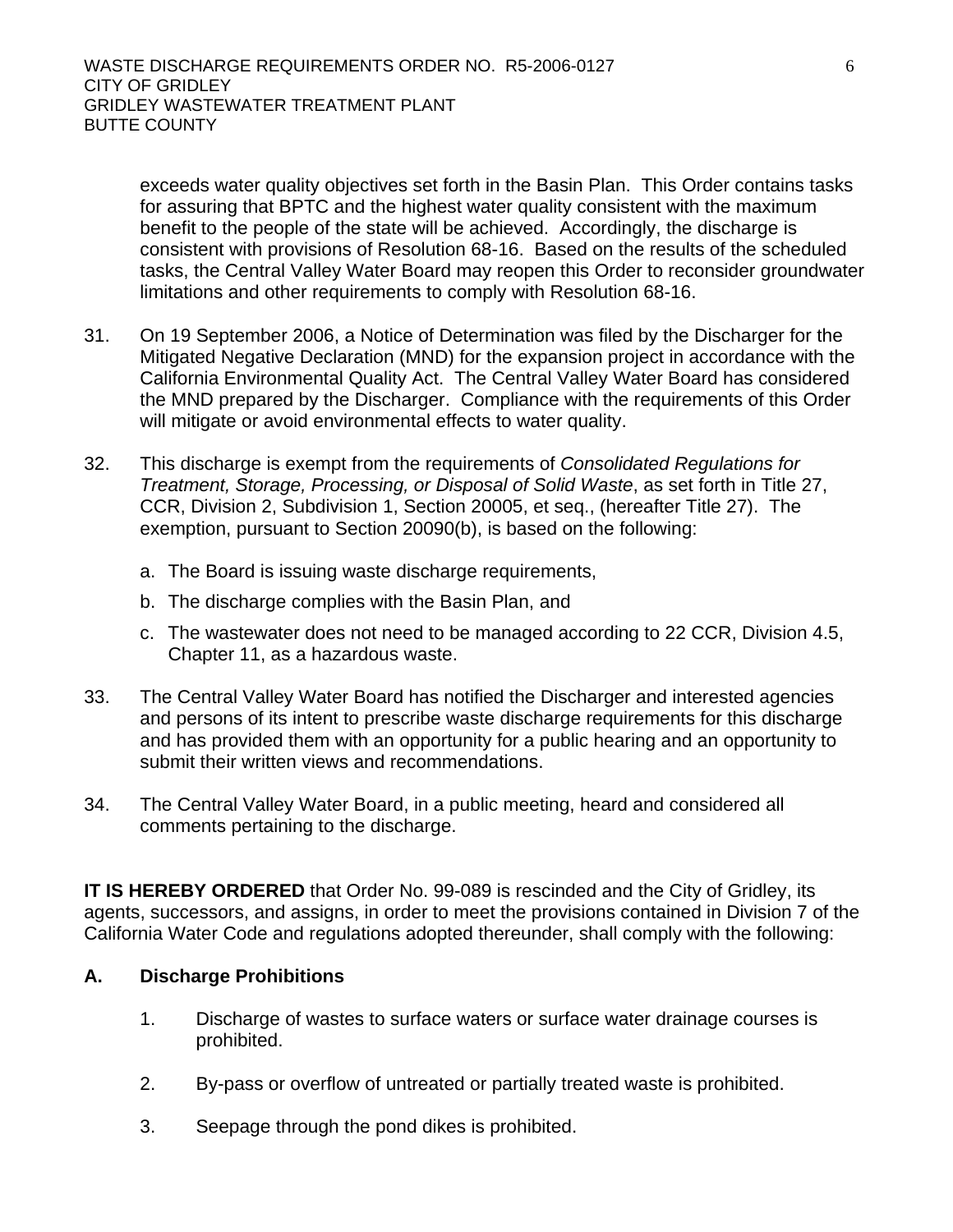- 4. Discharge of septage to a location other than the pump station or other facility permitted for septage receiving is prohibited.
- 5. Discharge of waste classified as hazardous, as defined in Section 2521(a) of Title 23, CCR, Section 2510, et seq., (hereafter Chapter 15), or designated, as defined in Section 13173 of the California Water Code, is prohibited.

#### **B. Discharge Specifications**

- 1. Neither the treatment nor the discharge shall cause a nuisance or condition of pollution as defined in the California Water Code, Section 13050.
- 2. Prior to completion of the items listed in Finding No. 9, the 30-day average daily dry weather flow shall not exceed 1.05 mgd. After the Discharger submits written documentation that the items in Finding No. 9 have been completed, the 30-day average daily dry weather discharge flow shall not exceed 1.7 mgd.
- 3. The discharge shall not cause degradation of any water supply.
- 4. The Discharger shall maintain a minimum 2 feet of freeboard in all ponds at all times. The ponds shall have sufficient capacity to accommodate allowable wastewater flow and design seasonal precipitation and additional inflow and infiltration. Design seasonal precipitation shall be based upon total annual precipitation using a return period of 100 years, distributed monthly in accordance with historical rainfall patterns.
- 5. The discharge shall be confined to the emergency storage ponds and WWTP.
- 6. The treatment facilities shall be designed, constructed, operated, and maintained to prevent inundation or washout due to floods with a 100-year return frequency.
- 7. Ponds shall be managed to prevent breeding of mosquitoes. In particular:
	- a. An erosion control program should assure that small coves and irregularities are not created around the perimeter of the water surface.
	- b. Weeds shall be minimized through control of water depth, harvesting, or herbicides.
	- c. Dead algae, vegetation, and debris shall not accumulate on the water surface.
- 8. Public contact with wastewater shall be precluded through such means as fences, signs, and other acceptable alternatives.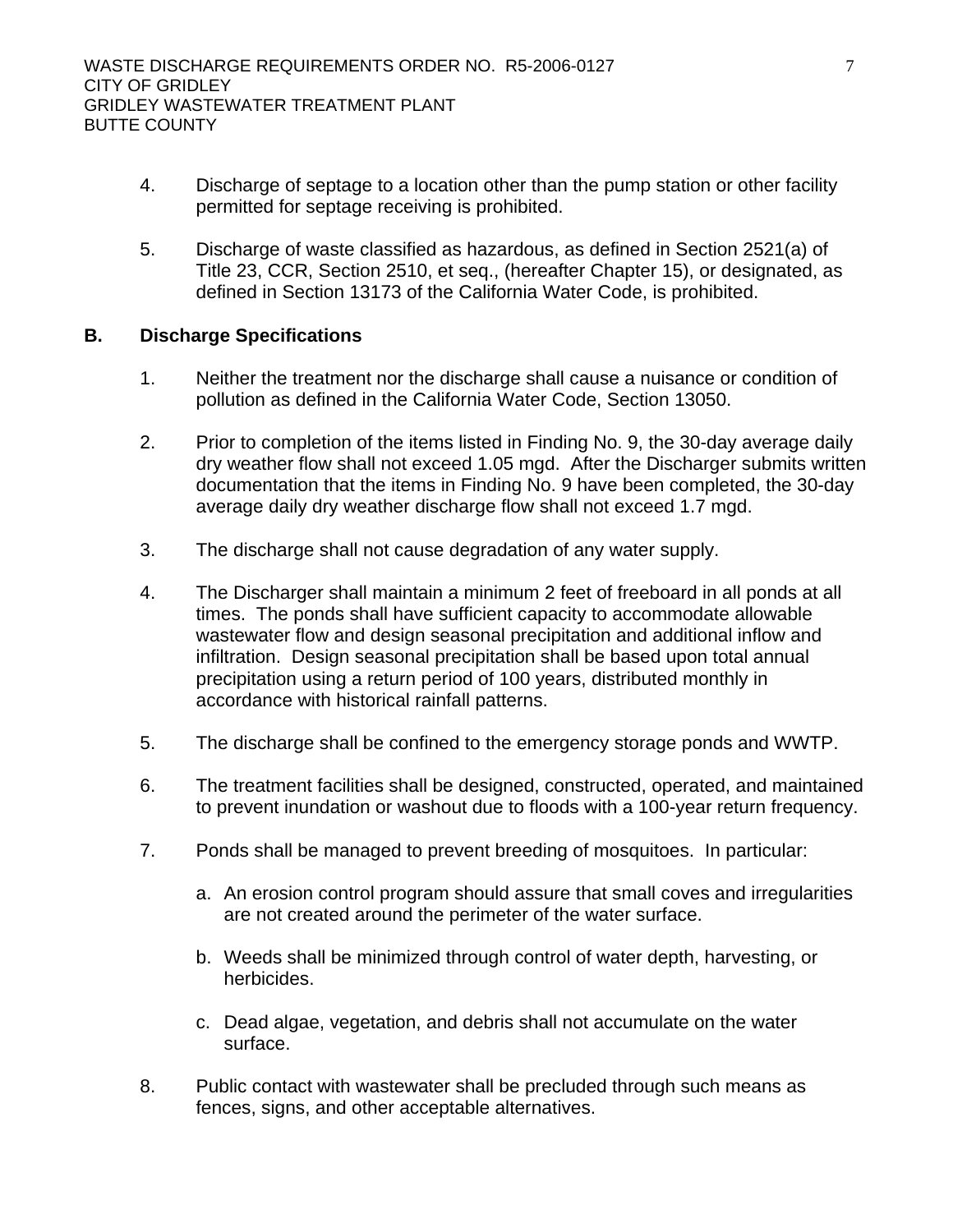- 9. Objectionable odors originating at this facility shall not be perceivable beyond the limits of the emergency storage ponds and WWTP.
- 10. As a means of discerning compliance with Discharge Specification No. B. 9, the dissolved oxygen content in the upper zone (1 foot) of wastewater in ponds shall not be less than 1.0 mg/L.

#### **C. Sludge Disposal**

Sludge, as used in this document, means the solid, semisolid, and liquid residues removed during primary, secondary, or advanced wastewater treatment processes. Solid waste refers to grit and screenings generated during preliminary treatment. Residual sludge means sludge that will not be subject to further treatment at the WWTP. Biosolids refers to sludge that has been treated and tested and shown to be capable of being beneficially and legally used pursuant to federal and state regulations as a soil amendment for agriculture, silviculture, horticulture, and land reclamation activities.

- 1. Sludge and solid waste shall be removed from screens, sumps, ponds, and tanks as needed to ensure optimal plant operation.
- 2. Treatment and storage of sludge generated by the WWTP shall be confined to the WWTP property, and shall be conducted in a manner that precludes infiltration of waste constituents into soils in a mass or at concentrations that will violate the Groundwater Limitations of this Order.
- 3. Any storage of residual sludge, solid waste, and biosolids at the WWTP shall be temporary, and the waste shall be controlled and contained in a manner that minimizes leachate formation and precludes infiltration of waste constituents into soils in a mass or at concentrations that will violate the Groundwater Limitations of this Order.
- 4. Residual sludge, biosolids, and solid waste shall be disposed of in a manner approved by the Executive Officer and consistent with Title 27. Removal for further treatment, disposal, or reuse at disposal sites (i.e., landfills, WWTPs, composting sites, soil amendment sites) operated in accordance with valid waste discharge requirements issued by the Central Valley Water Board will satisfy this specification.
- 5. Use of biosolids as a soil amendment shall comply with valid waste discharge requirements issued by the Central Valley Water Board. In most cases, this will mean the General Biosolids Order (State Water Board Water Quality Order No. 2000-10-DWQ, *General Waste Discharge Requirements for the Discharge of Biosolids to Land for Use as a Soil Amendment in Agricultural, Silvicultural, Horticultural, and Land Reclamation Activities).* For a biosolids use project to be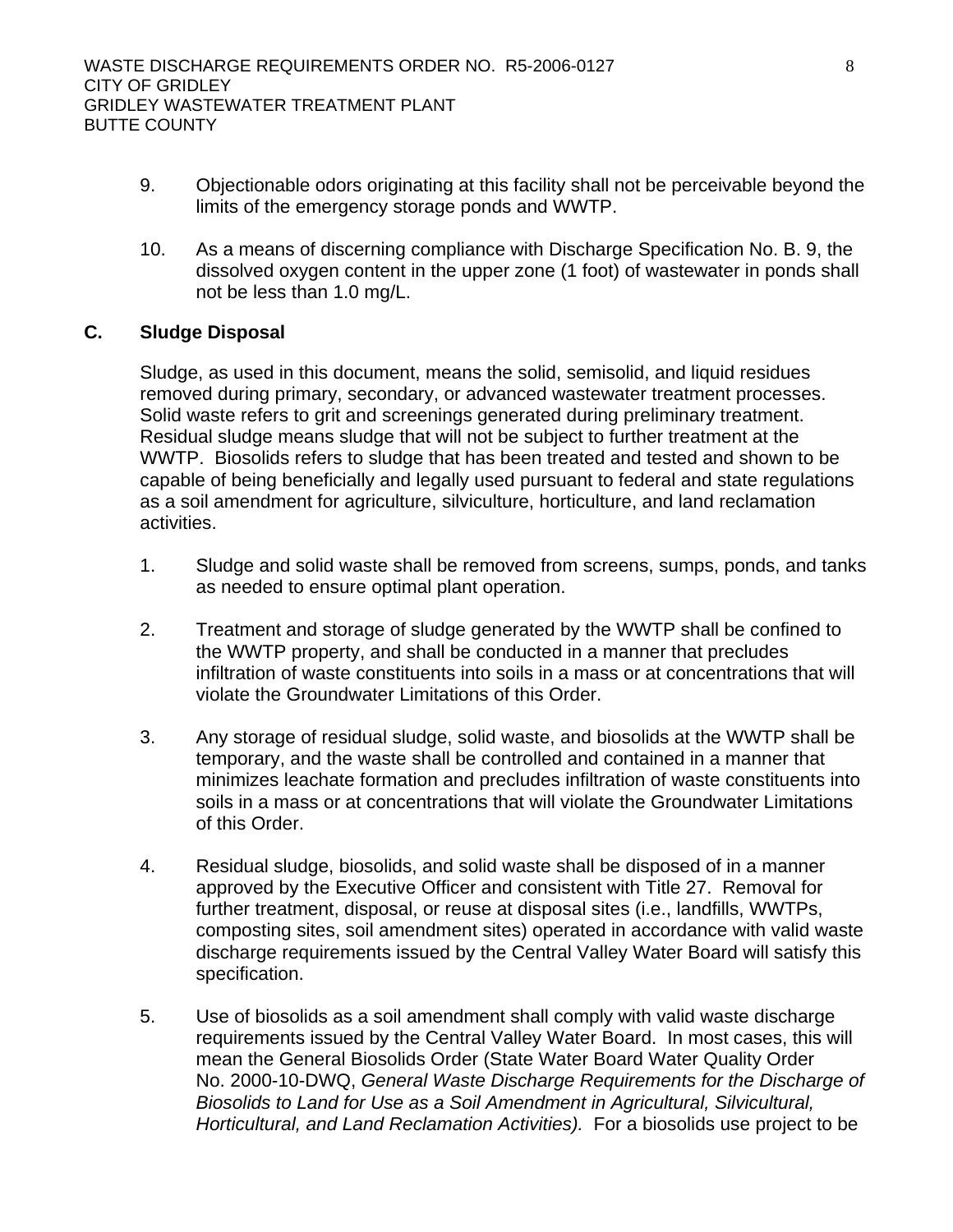covered by the General Biosolids Order, the Discharger must file a complete Notice of Intent and receive a Notice of Applicability for each project.

- 6. Use and disposal of biosolids shall comply with the self-implementing federal regulations of Title 40, CFR, Part 503, which are subject to enforcement by the USEPA, not the Central Valley Water Board. If during the life of this Order, the State accepts primacy for implementation of 40 CFR 503, then the Central Valley Water Board may also initiate enforcement where appropriate.
- 7. Any proposed change in sludge use or disposal practice shall be reported to the Executive Officer at least **90 days** in advance of the change.

#### **D. Groundwater Limitation**

1. The discharge, in combination with other sources, shall not cause underlying groundwater to contain waste constituents in concentrations statistically greater than background water quality, except for coliform. For coliform, increases shall not cause the most probable number of total coliform organisms to exceed 2.2MPN/100 mL over any 7-day period.

#### **E. Pretreatment Provisions**

- 1. The Discharger shall implement, as more completely set forth in 40 CFR 403.5, the necessary legal authorities, programs, and controls to ensure that the following incompatible wastes are not introduced to the treatment system, where incompatible wastes are:
	- a. Wastes which create a fire or explosion hazard in the treatment works;
	- b. Wastes which will cause corrosive structural damage to treatment works, but in no case wastes with a pH lower than 5.0, unless the works is specially designed to accommodate such wastes;
	- c. Solid or viscous wastes in amounts which cause obstruction to flow in sewers, or which cause other interference with proper operation or treatment works;
	- d. Any waste, including oxygen demanding pollutants (BOD, etc.), released in such volume or strength as to cause inhibition or disruption in the treatment works, and subsequent treatment process upset and loss of treatment efficiency;
	- e. Heat in amounts that inhibit or disrupt biological activity in the treatment works, or that raise influent temperatures above 40°C (104°F), unless the treatment works is designed to accommodate such heat;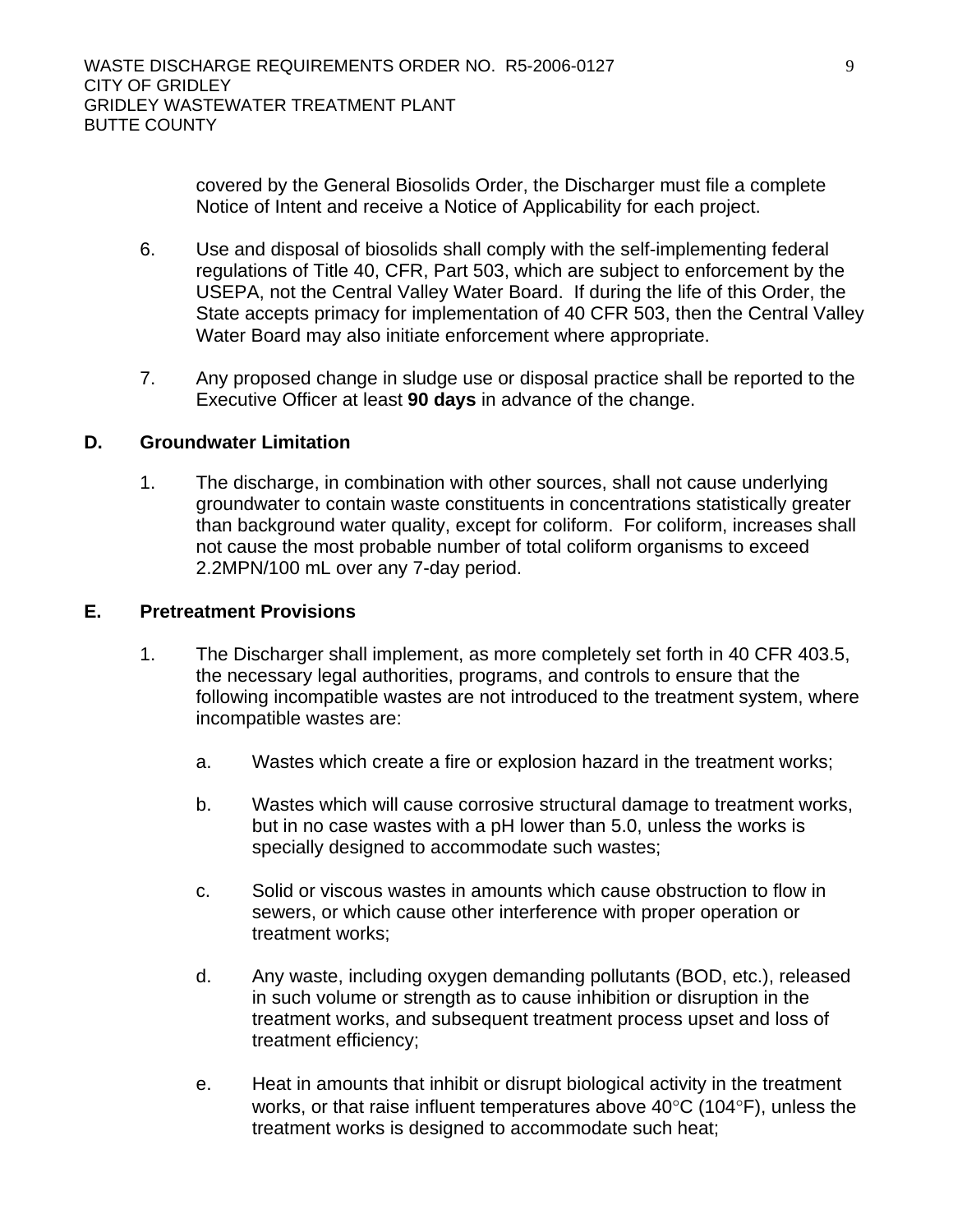- f. Petroleum oil, nonbiodegradable cutting oil, or products of mineral oil origin in amounts that will cause interference or pass through;
- g. Pollutants which result in the presence of toxic gases, vapors, or fumes within the treatment works in a quantity that may cause acute worker health and safety problems; and
- h. Any trucked or hauled pollutants, except at points predesignated by the Discharger.
- 2. The Discharger shall implement, as more completely set forth in 40 CFR 403.5, the legal authorities, programs, and controls necessary to ensure that indirect discharges do not introduce pollutants into the sewerage system that, either alone or in conjunction with a discharge or discharges from other sources:
	- a. Flow through the system to the receiving water in quantities or concentrations that cause a violation of this Order, or
	- b. Inhibit or disrupt treatment processes, treatment system operations, or sludge processes, use, or disposal and either cause a violation of this Order or prevent sludge use or disposal in accordance with this Order.
- 3. The Discharger shall notify industrial users, subject to Categorical Pretreatment Standards under 40 CFR 403.6 and 40 CFR Chapter I, Subchapter N, of their discharge effluent limits. The limits must be at least as stringent as the pretreatment standards contained in the applicable federal category. The Discharger may develop more stringent technically based local limits if it can show cause. The Discharger shall notify the Central Valley Water Board if an industrial user violates its discharge effluent limits to the collection system

# **F. Provisions**

- 1. The Discharger may be required to submit technical reports as directed by the Executive Officer.
- 2. The Discharger shall comply with attached Monitoring and Reporting Program No. R5-2006-0127, which is a part of this Order, and any revisions thereto as ordered by the Executive Officer.
- 3. The Discharger shall comply with all the items of the "Standard Provisions and Reporting Requirements for Waste Discharge Requirements," dated 1 March 1991, which are a part of this Order. This attachment and its individual paragraphs are referred to as "Standard Provision(s)."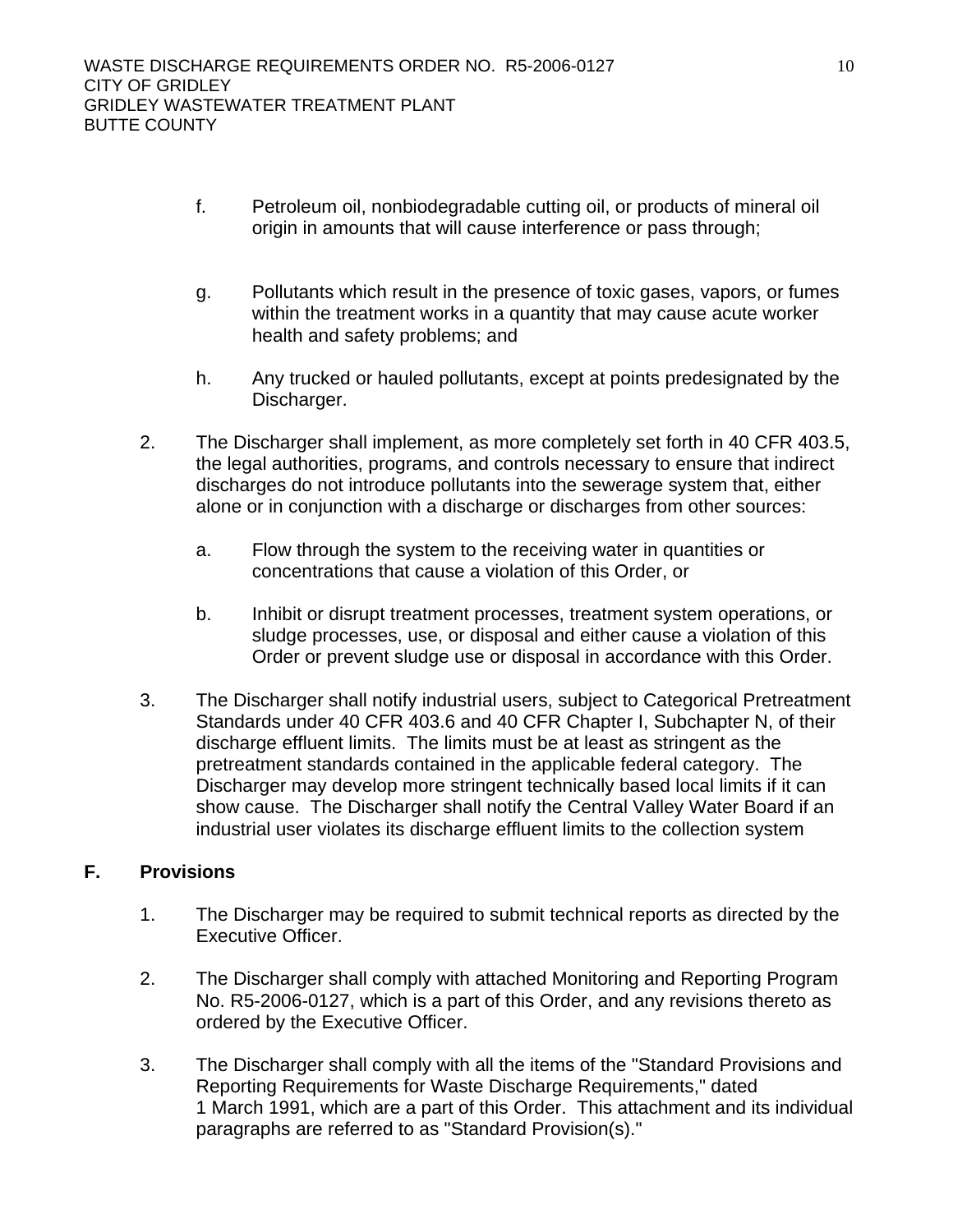- 4. The Discharger shall use the best practicable cost-effective control technique(s) including proper operation and maintenance, to comply with discharge limits specified in this Order.
- 5. The Discharger shall provide certified wastewater treatment plant operators in accordance with Title 23 of the California Code of Regulations, Division 3, Chapter 26.
- 6. The Discharger shall report to the Central Valley Water Board any toxic chemical release data it reports to the State Emergency Response Commission within 15 days of reporting the data to the Commission pursuant to section 313 of the "Emergency Planning and Community Right to Know Act of 1986."
- 7. The Discharger shall not allow pollutant-free wastewater to be discharged into the wastewater collection, treatment, and disposal system in amounts that significantly diminish the system's capability to comply with this Order. Pollutantfree wastewater means rainfall, groundwater, cooling waters, and condensates that are essentially free of pollutants.
- 8. The Discharger shall maintain coverage under State Water Board Order No. 2006-0003-DWQ for operation of its wastewater collection system.
- 9. The Discharger shall perform the following water quality studies, and implement the required monitoring program according to the following time schedule. All reports shall be submitted pursuant to Section 13267 of the California Water Code, and shall be prepared by a California Registered Civil Engineer, except groundwater workplans and studies, which shall be prepared by a California Registered Civil Engineer experienced in such studies, a Registered Geologist, or a Certified Engineering Geologist.
	- a. **Within 90 days of the adoption of this Order**, the Discharger shall submit a workplan for characterization of groundwater quality. The workplan shall describe the installation of monitoring wells to allow evaluation of groundwater quality upgradient and downgradient of the percolation ponds. Each monitoring well shall be constructed to yield representative samples from the uppermost layer of the uppermost aquifer and to comply with applicable well standards.
	- b. **Within 150 days of the adoption of this Order,** the Discharger shall submit a Monitoring Well Installation Report that describes the installation of groundwater monitoring wells. The report should include: well construction, well development, well surveying, water sampling, and soil sampling.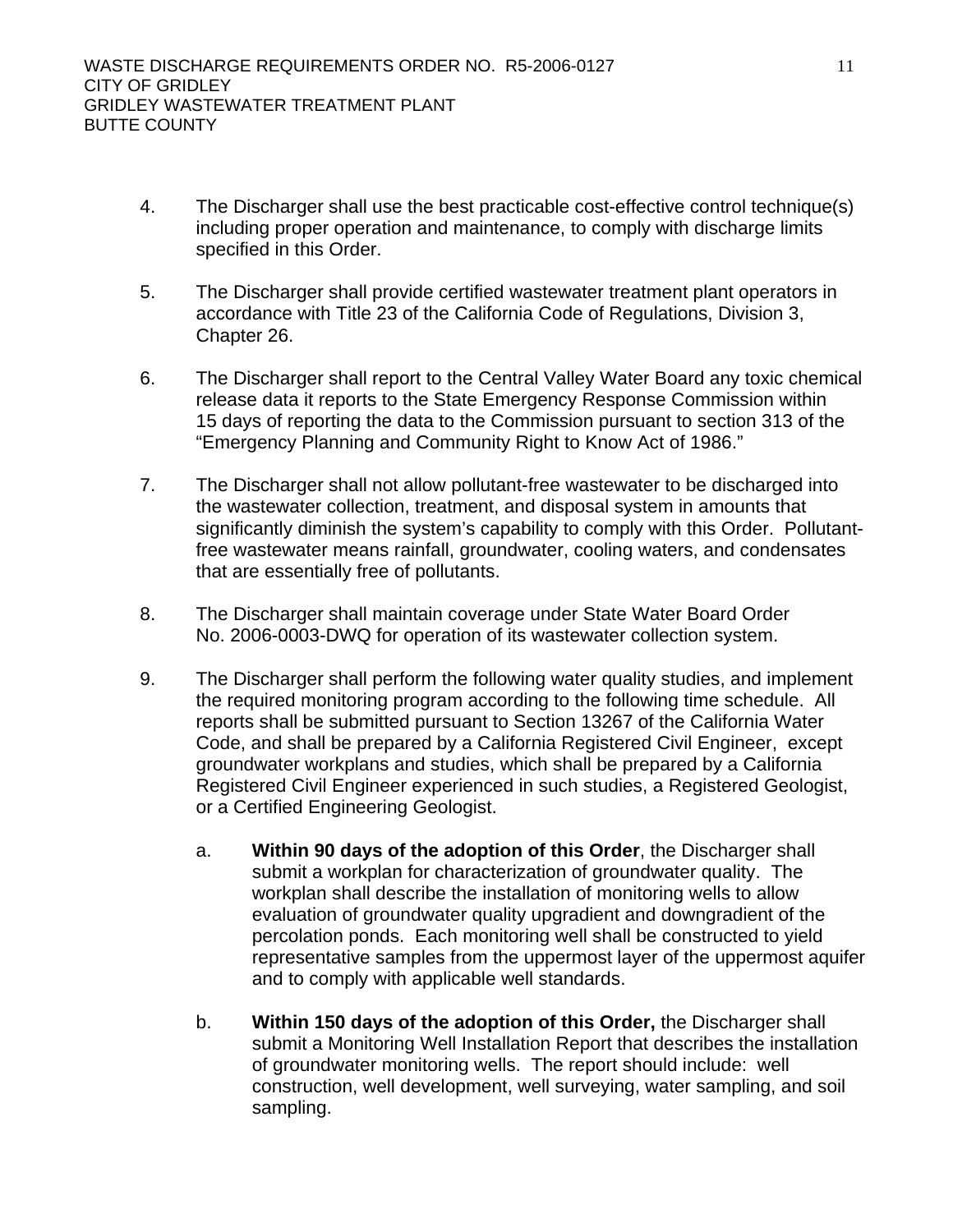- c. **Within 1 year of the adoption of this Order,** the Discharger shall submit a Groundwater Quality Study Report for each monitoring well. For each groundwater monitoring parameter/constituent identified in the Monitoring and Reporting Program, the report shall present a comparison of groundwater quality of upgradient and downgradient monitoring wells relative to the WWTP.
- d. **Within 90 days of the adoption of this Order**, the Discharger shall submit a workplan describing the installation of piezometers in the area of the percolation ponds.
- e. **Within 150 days of the adoption of this Order,** the Discharger shall submit a Piezometer Installation Report that describes the installation of piezometers.
- f. **Within 1 year of the adoption of this Order**, the Discharger shall submit an analysis of the septage receiving capacity of the City of Gridley ponds. The analysis shall report on the amount of septage that is received each year and the capacity of the treatment and percolation ponds to accept septage while complying with the requirements of this Order. A flow meter should be installed at the pump station to determine the amount of septage discharged per month. If septage in excess of the pond's capacity is being accepted, the Discharger shall submit a plan, with a time schedule, to decrease its septage receiving to within the system's capacity. The Discharger shall also provide a plan to assure that no more than the amount of septage that the ponds are capable of accepting is received.
- 10. The Discharger shall report promptly to the Central Valley Water Board any material change or proposed change in the character, location, or volume of the discharge.
- 11. In the event of any change in control or ownership of land or waste discharge facilities presently owned or controlled by the Discharger, the Discharger shall notify the succeeding owner or operator of the existence of this Order by letter, a copy of which shall be immediately forwarded to this office.
- 12. The Discharger must comply with all conditions of this Order, including timely submittal of technical and monitoring reports as directed by the Executive Officer. Violations may result in enforcement action, including Central Valley Water Board or court orders requiring corrective action or imposing civil monetary liability, or in revision or rescission of this Order.
- 13. A copy of this Order shall be kept at the discharge facility for reference by operating personnel. Key operating personnel shall be familiar with its contents.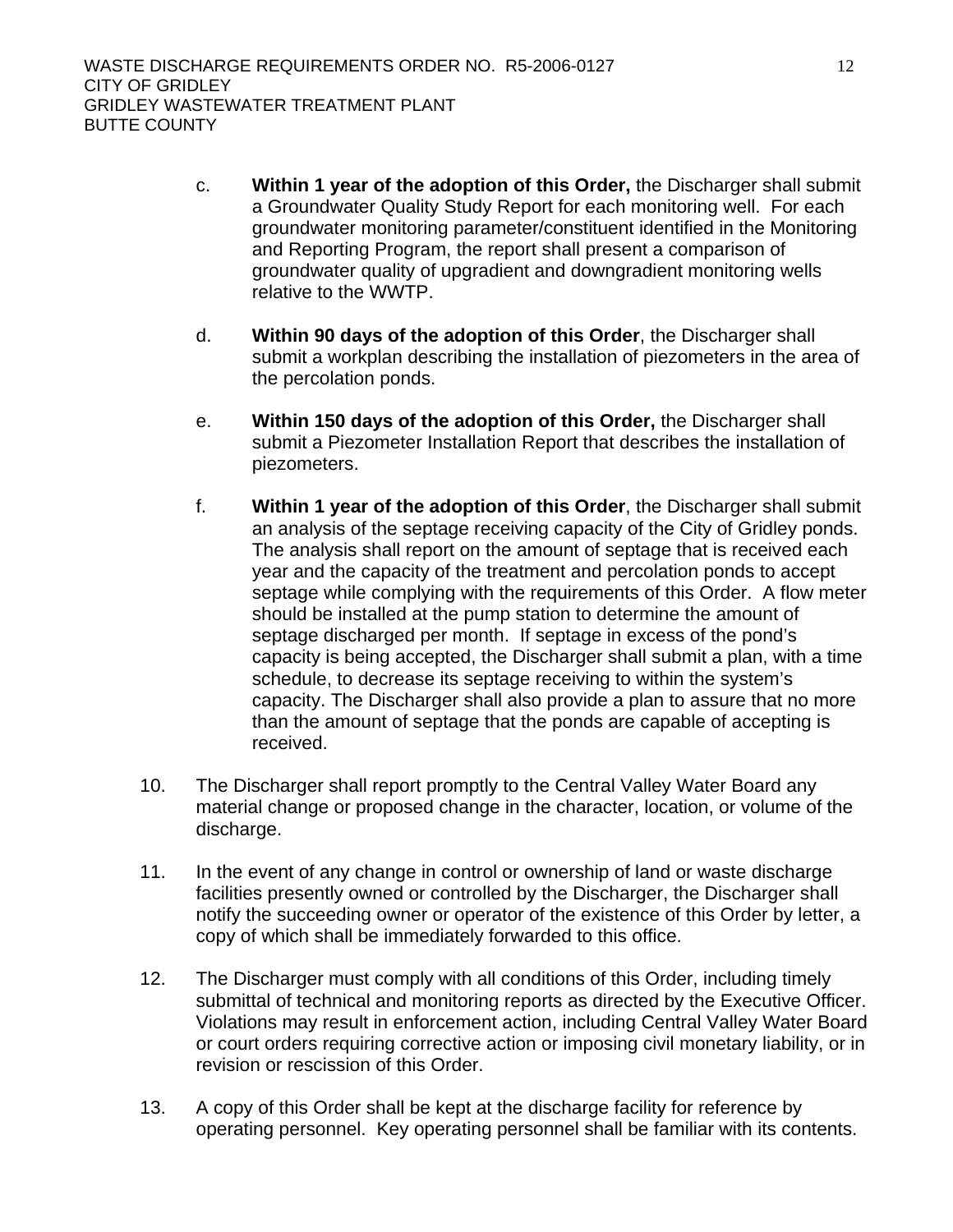- 14. Recycled water for spray irrigation shall be subject to the approval of the Executive Officer and shall comply with 22 CCR, Division 4.
- 15. The Board will review this Order periodically and may revise requirements when necessary.

I, PAMELA C. CREEDON, Executive Officer, do hereby certify the foregoing is a full, true, and correct copy of an Order adopted by the California Regional Water Quality Control Board, Central Valley Region, on 8 December 2006.

PAMELA C. CREEDON, Executive Officer

JMM: sae 12/13/06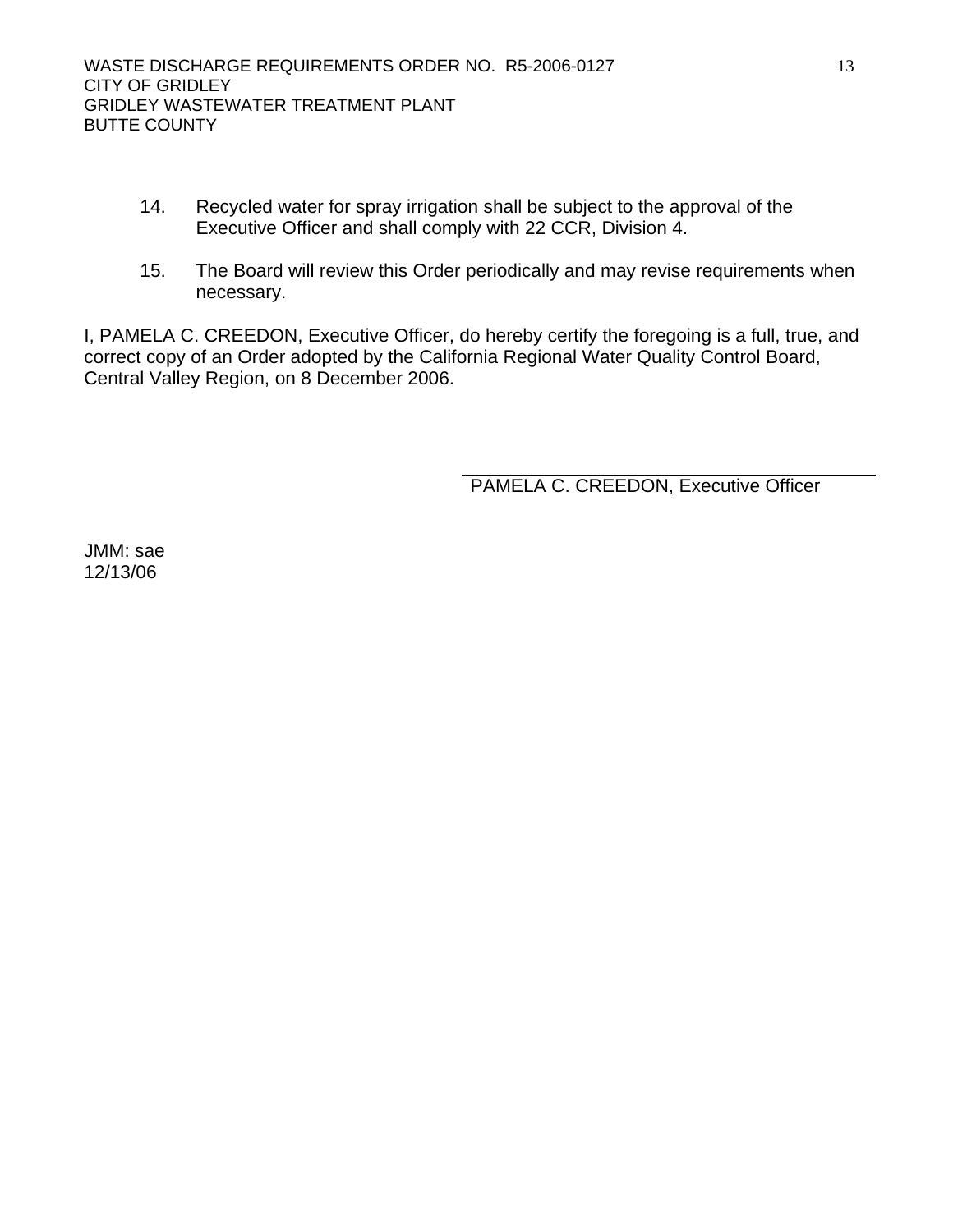# CALIFORNIA REGIONAL WATER QUALITY CONTROL BOARD CENTRAL VALLEY REGION

#### MONITORING AND REPORTING PROGRAM NO. R5-2006-0127

#### FOR CITY OF GRIDI FY GRIDLEY WASTEWATER TREATMENT FACILITY BUTTE COUNTY

This Monitoring and Reporting Program (MRP) is required pursuant to California Water Code Section 13267. The Discharger shall not implement any changes to this MRP unless and until the Central Valley Water Board adopts or the Executive Officer issues a revised MRP. Changes to sample locations shall be established with concurrence of Central Valley Water Board staff. All samples should be representative of the volume and nature of the discharge or matrix of material samples. The time, date, and location of each sample shall be recorded on the sample chain of custody form. All analyses shall be performed in accordance with Standard Provision, Provisions for Monitoring (1 March 1991). The results of analyses performed in accordance with specified test procedures, taken more frequently than required at the locations specified in this MRP, shall be reported to the Central Valley Water Board and used in determining compliance.

## **INFLUENT MONITORING**

The Discharger shall report the following regarding influent to the WWTP:

| Constituent                   | Jnits       | Type of Sample | <b>Sampling Frequency</b> |
|-------------------------------|-------------|----------------|---------------------------|
| <b>Flow</b>                   | gallons/day | Continuous     | Daily                     |
| BOD <sub>5</sub>              | mg/L        | Grab           | Monthly                   |
| <b>Total Suspended Solids</b> | mg/L        | Grab           | Monthly                   |

#### **POLISHING POND EFFLUENT MONITORING**

Polishing pond effluent samples shall be collected before discharge to any percolation pond and shall be representative of the volume and nature of the discharge. Monitoring shall include the following:

| Constituent                    | Units    | Type of<br>Sample | Sampling<br>Frequency | Reporting<br>Frequency |
|--------------------------------|----------|-------------------|-----------------------|------------------------|
| BOD <sub>5</sub>               | mg/L     | Grab              | Monthly               | Monthly                |
| <b>Total Dissolved Solids</b>  | mg/L     | Grab              | Monthly               | Monthly                |
| <b>Total Suspended Solids</b>  | mg/L     | Grab              | Monthly               | Monthly                |
| рH                             | pH units | Grab              | Monthly               | Monthly                |
| Standard Minerals <sup>1</sup> | mq/L     | Grab              | Annually              | Annually               |

<sup>1</sup>Standard minerals shall include, at minimum, the following elements/compounds: boron, calcium, chloride, fluoride, manganese, magnesium, iron, phosphate, potassium, sodium, sulfate, total alkalinity (including alkalinity series), and hardness.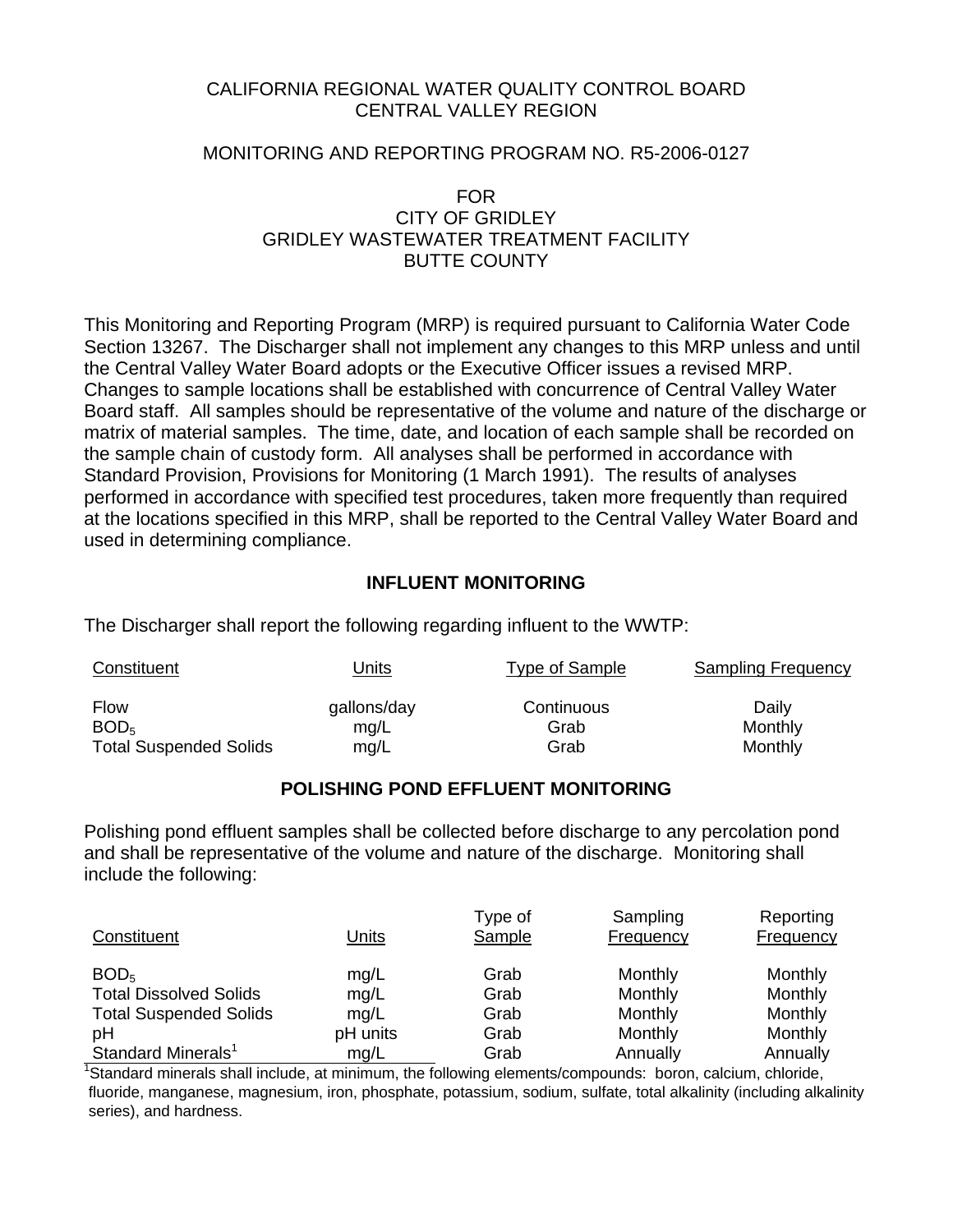# **TREATMENT AND PERCOLATION POND MONITORING**

The Discharger shall report the following regarding the treatment and percolation ponds:

| Constituent                | <u> Units</u> | <b>Type of Sample</b> | <b>Sampling Frequency</b> |
|----------------------------|---------------|-----------------------|---------------------------|
| Liquid Depth and Freeboard | feet          | Visual                | Monthly                   |
| Flow to Ponds              | gallons/day   | Continuous            | Daily                     |
| Dissolved Oxygen           | mg/L          | Grab                  | Monthly                   |

The treatment and percolation ponds (at the treatment plant) shall be inspected monthly to check the following:

- a. Seepage through pond dikes
- b. Excessive odors or other nuisances
- c. Excessive weed growth in pond(s)

# **EMERGENCY STORAGE POND MONITORING**

The Discharger shall report the following regarding the emergency storage ponds:

| Parameter                  | Jnits | Type of Sample | Frequency |
|----------------------------|-------|----------------|-----------|
| Liquid Depth and Freeboard | feet  | Visual         | Monthly   |

The emergency storage ponds shall be inspected quarterly to check the following:

- a. Seepage through pond dikes
- b. Excessive odors or other nuisances
- c. Excessive weed growth in pond(s)

# **SEPTAGE RECEIVING MONITORING**

The monthly volume of septage accepted by the wastewater treatment plant shall be reported monthly.

# **PIEZOMETER MONITORING**

The piezometers shall be monitored for the presence of groundwater. If groundwater is found, the following shall be recorded:

| Parameter                                            | Units                                                                          | Type of Sample         | Frequency                                    |
|------------------------------------------------------|--------------------------------------------------------------------------------|------------------------|----------------------------------------------|
| Depth to groundwater<br><b>Groundwater Elevation</b> | To 0.01 foot (hundredths)<br>Above mean sea level to<br>0.01 foot (hundredths) | Measured<br>Calculated | Monthly <sup>1</sup><br>Monthly <sup>1</sup> |
| $1 -$<br>.                                           |                                                                                |                        |                                              |

<sup>1</sup>Quarterly after two years of submittal of required information.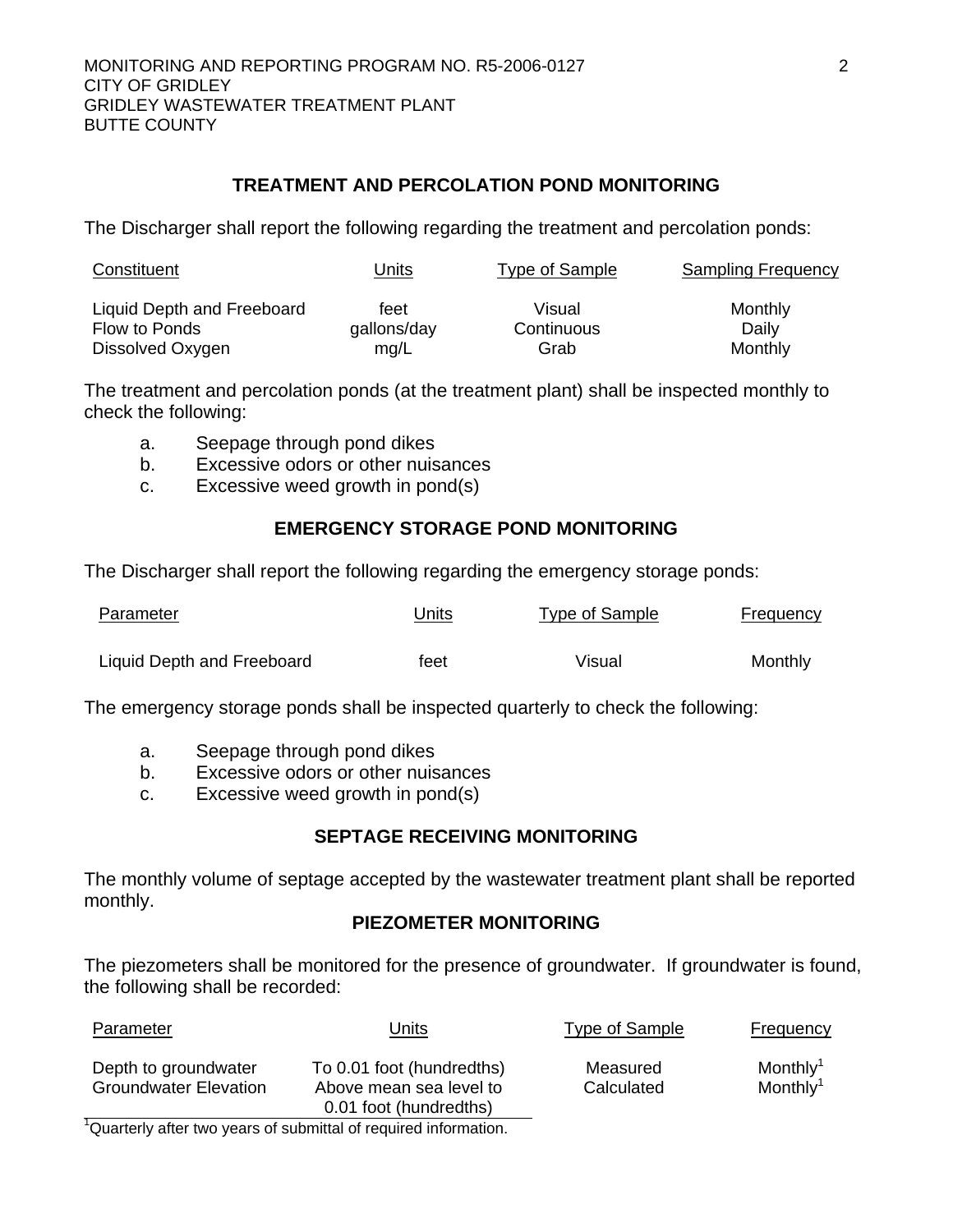#### **GROUNDWATER MONITORING**

Prior to collecting samples and after measuring the water level, each monitoring well shall be adequately purged to remove water that has been standing within the well screen and casing that may not be representative of formation water. The wells shall be analyzed for the following constituents:

| Constituent/Parameter          | Units                                              | <b>Type of Sample</b> | Frequency            |
|--------------------------------|----------------------------------------------------|-----------------------|----------------------|
| Depth to groundwater           | To 0.01 foot (hundredths)                          | Measured              | Monthly <sup>1</sup> |
| Groundwater Elevation          | Above mean sea level, to<br>0.01 foot (hundredths) | Calculated            | Monthly <sup>1</sup> |
| pH                             | pH units                                           | Grab                  | Monthly <sup>1</sup> |
| <b>Total Coliform</b>          | MPN/100mL                                          | Grab                  | Monthly <sup>1</sup> |
| Nitrate as N                   | mg/L                                               | Grab                  | Monthly <sup>1</sup> |
| <b>Electrical Conductivity</b> | umhos/cm                                           | Grab                  | Monthly <sup>1</sup> |
| <b>Total Dissolved Solids</b>  | mg/L                                               | Grab                  | Monthly <sup>1</sup> |
| Standard Minerals <sup>2</sup> | mg/L                                               | Grab                  | Annually             |
|                                |                                                    |                       |                      |

<sup>1</sup>Quarterly after two years of submittal of required analyses

<sup>2</sup>Standard minerals shall include, at minimum, the following elements/compounds: boron, calcium, chloride, fluoride, manganese, magnesium, iron, phosphate, potassium, sodium, sulfate, total alkalinity (including alkalinity series), and hardness.

# **SEWAGE COLLECTION PIPELINE MONITORING**

**Yearly**, the pipeline on the banks of the Feather River shall be visually inspected. **Every five years**, divers shall inspect the portion of pipeline that is submerged in the Feather River. The inspections should note erosion around the pipeline, leaking pipe joints, and overall condition of the pipeline (including estimated wall thickness). A report summarizing each inspection shall be submitted to the Central Valley Water Board.

#### **PRETREATMENT MONITORING PROGRAM**

The Discharger shall submit by **30 January of each year** an annual report to the Central Valley Water Board describing the Discharger's pretreatment activities during the previous calendar year including analyses required by the Discharger. The report shall include compliance history of significant industrial users (SIUs), including categorical industrial users, which discharge waste to the Discharger. If a SIU has not been in compliance for the entire calendar year, the Discharger shall include the reasons for the noncompliance and state how and when the SIUs shall comply with pretreatment conditions and requirements.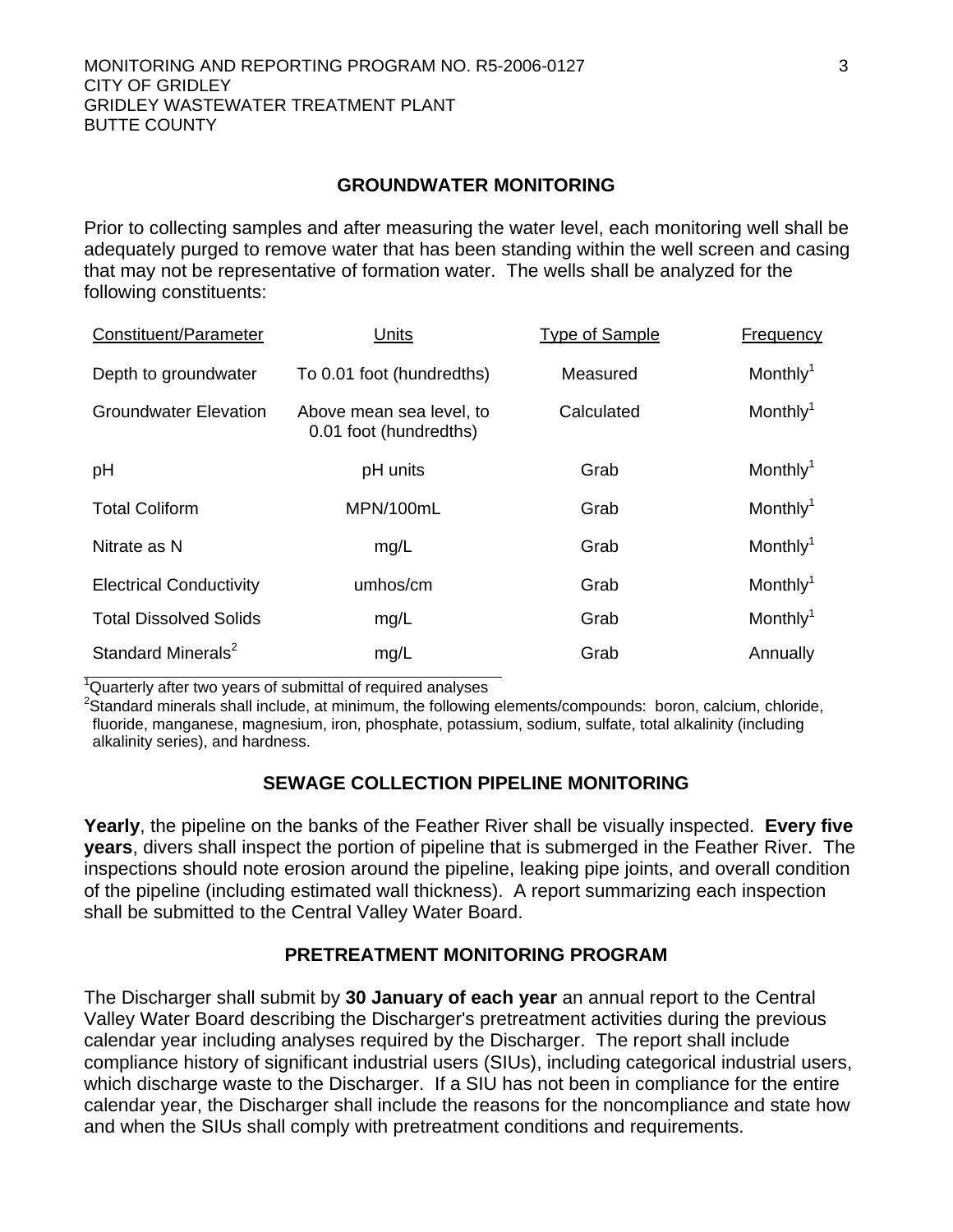MONITORING AND REPORTING PROGRAM NO. R5-2006-0127 4 CITY OF GRIDLEY GRIDLEY WASTEWATER TREATMENT PLANT BUTTE COUNTY

If any SIU is in noncompliance, the Discharger shall report such incidents of noncompliance to the Board quarterly. If all SIUs are in compliance, a statement certifying such shall be submitted quarterly.

#### **REPORTING**

In reporting the monitoring data, the Discharger shall arrange the data in tabular form so that the date, the constituents, and the concentrations are readily discernible. The data shall be summarized in such a manner to illustrate clearly the compliance with waste discharge requirements.

Monitoring reports shall be submitted to the Central Valley Water Board **within 30 days** of the end of the monitoring period (monthly, quarterly, annual), i.e. March and  $1<sup>st</sup>$  quarter monitoring due 30 April.

Upon written request of the Central Valley Water Board, the Discharger shall submit an annual report by **30 January of each year**. The report shall contain both tabular and graphical summaries of the monitoring data obtained during the previous year. In addition, the Discharger shall discuss the compliance record and the corrective actions taken or planned that may be needed to bring the discharge into full compliance with the waste discharge requirements.

The Discharger shall implement the above monitoring program as of the date of this Order.

Ordered by:

PAMELA C. CREEDON, Executive Officer

 8 December 2006 (Date)

JMM: sae 12/13/06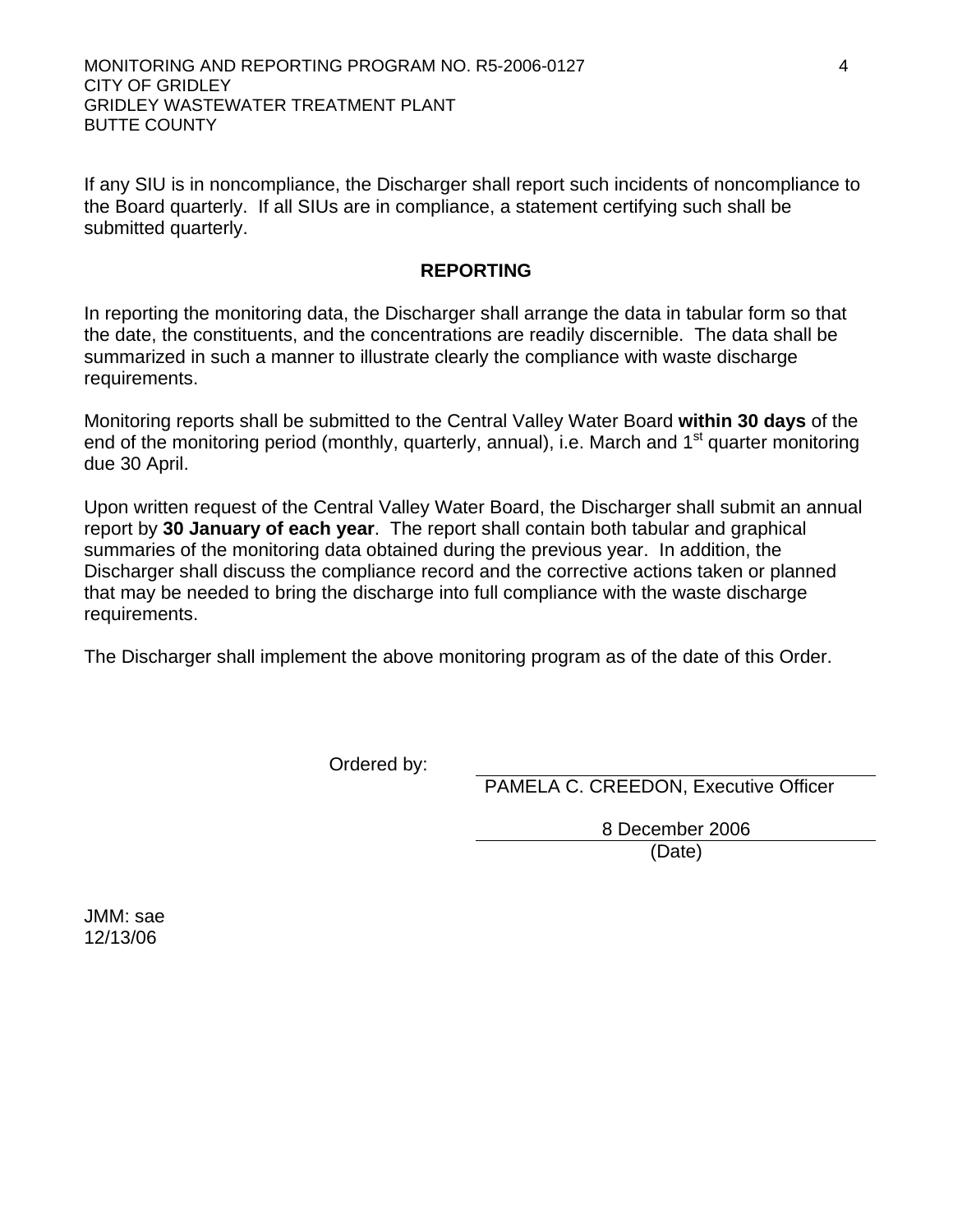# INFORMATION SHEET

# ORDER NO. R5-2006-0127 CITY OF GRIDLEY GRIDLEY WASTEWATER TREATMENT PLANT BUTTE COUNTY

# **Background**

The City of Gridley (hereafter Discharger) owns and operates a wastewater treatment plant (WWTP) in Sections 3 and 4, T17N, R3E, MDB&M. The facility is currently operated under Waste Discharge Requirements (WDR) Order No. 99-089. The WWTP is on the east bank of the Feather River, approximately 3.3 miles east of the City of Gridley. The Discharger submitted a Report of Waste Discharge (RWD) on 11 January 2006 to expand the WWTP capacity from 1.05 million gallons daily (mgd) to 1.7 mgd. The WWTP provides primary and secondary treatment in two aerated ponds and discharges effluent to four unlined percolation ponds.

The existing WWTP consists of headworks with flow meter, an aeration pond, a polishing pond, and four percolation ponds. The headworks consist of a 2-inch bar screen in an open channel configuration. The aeration pond has four 10 horsepower (hp) aerators and a 10,000 gallons per minute (gpm) Solar Bee mixer. Wastewater is treated in the aeration pond before being transferred to the polishing pond. The polishing pond is divided into two cells by a concrete baffle. The first cell is used as a partial mixing basin, and the second cell serves as a polishing/settling basin. The first cell has a 2,500 gpm Solar Bee mixer and provides total aeration. The second cell has a 2,500 gpm Solar Bee that only provides surface aeration. This allows for benthal decomposition and an odor cap on cell two. Clarified effluent from the polishing pond is directed to one or more of the four percolation ponds. The percolation ponds are unlined and provide 62.02 acre-feet of storage. The Discharger also operates two emergency storage ponds on the west bank of the Feather River, approximately 1 mile south of the WWTP. The emergency storage ponds have a capacity of 100 acre-feet (26.5 million gallons).

The WWTP accepts wastewater from Rio Pluma Prune Processing Facility. Rio Pluma is currently permitted through the Central Valley Regional Board to discharge up to 100,000 gallons per day of pretreated prune and raisin processing wastewater to the WWTP. The amount of processing wastewater that Rio Pluma is allowed to discharge will not increase. The Discharger adopted Chapter 13.06 of the City's Municipal Code, entitled *Industrial Wastewater Regulations*. The Chapter was patterned after the USEPA Model Pretreatment Ordinance. The Chapter authorizes the issuance of industrial wastewater discharge permits, authorizes establishment of numerical limits, and provides for monitoring, compliance, and enforcement activities. The Discharger has issued an Industrial User Permit to Rio Pluma, and has established effluent limitations for acceptance of the pretreated wastewater.

Under WDR Order No. 99-089, the Discharger is required to implement pretreatment provisions. The provisions require the Discharger to implement, as set forth in 40 CFR 403.5, the necessary legal authorities, programs, and controls to ensure that wastes are not introduced to the treatment system which inhibit or disrupt treatment processes, treatment system operations, or sludge processes.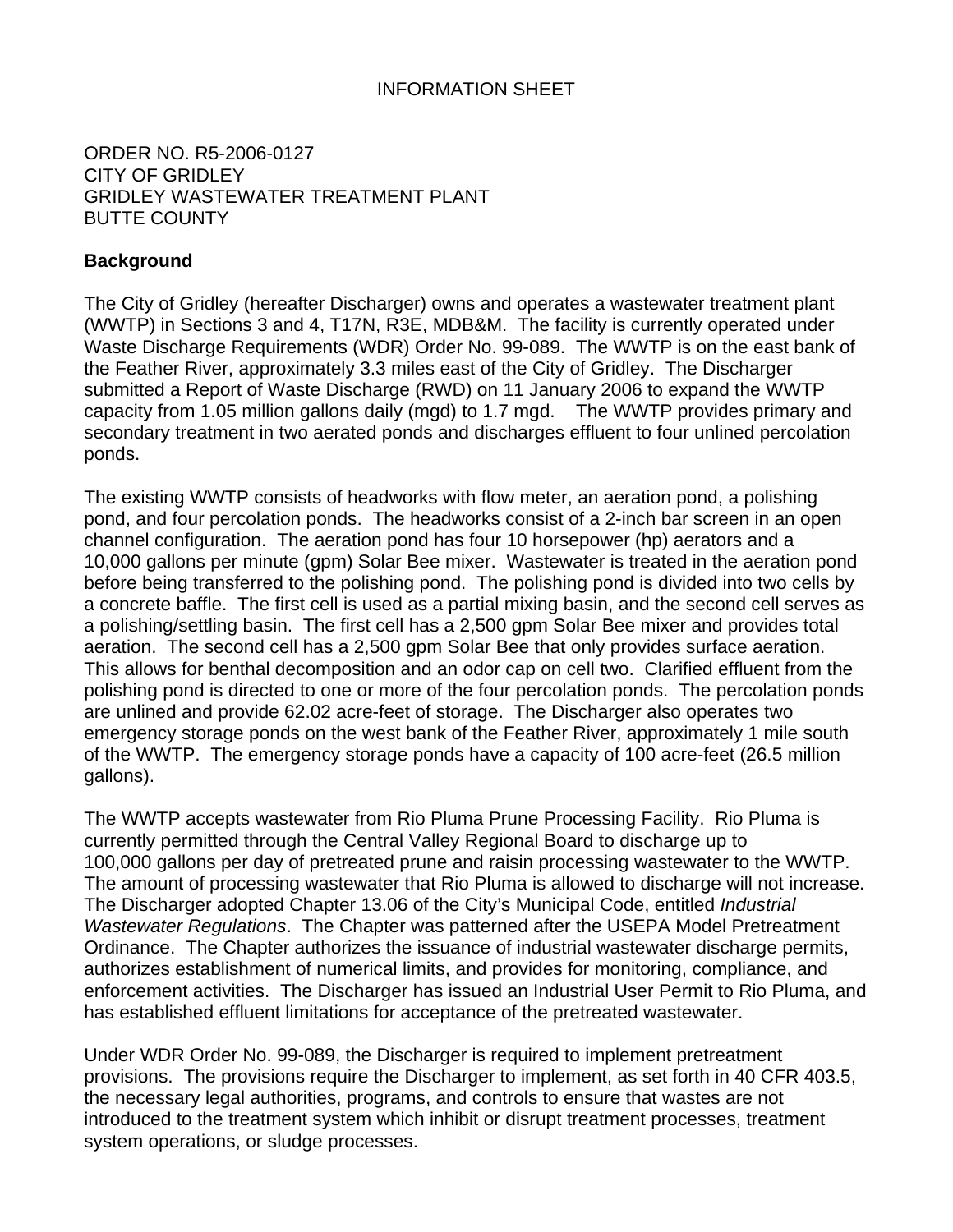# **WWTP Expansion Project**

The Discharger submitted a RWD on 11 January 2006 to increase the daily average dry weather flow from 1.05 mgd to 1.7 mgd. The RWD indicated that wastewater flows have been increasing at an annual rate of approximately 7.5% per year since 1997. The Discharger estimates that wastewater flows will increase at a faster rate in the next 10 years due to 507 residential units and developments with approved tentative subdivision maps. The developments are expected to move into the construction phase during the 2006-2010 time frame.

The WWTP Expansion Project include:

- 1. Replacement of the current headworks with a new headworks facility that will consist of a spiral self-cleaning screen with 0.25-inch openings. The screen will be installed in a new concrete influent channel. A bypass channel with a manually cleaned 2-inch bar screen will also be provided to allow screening of influent to continue while the selfcleaning screen receives maintenance or is clogged.
- 2. Installation of a new magnetic flow meter upstream of the new headworks facility to measure influent flow. The flow meter will be equipped with an electronic chart recorder.
- 3. Modification of the aeration pond aerators and Solar Bee mixer. The four existing 10 hp aerators and the 10,000-gpm Solar Bee mixer will be replaced with four 30 hp aerators and a new 10,000 gpm Solar Bee mixer with a more reliable brushless motor design. The Solar Bee will be operated 24 hours a day and will have a long suction hose to draw water from the bottom.
- 4. Modification of the polishing pond Solar Bee mixers. The two existing 2,500-gpm Solar Bee mixers will be replaced with two new 10,000 gpm mixers. The first mixer will be fitted with a long suction hose to perform deep mixing and aeration to support additional BOD removal. The second mixer will be configured for surface aeration only to aid solids settling.
- 5. Upgrades to the interconnecting process piping and pond inlets/outlets to provide adequate hydraulic capacity for peak flows while maintaining 2 feet of freeboard in both the aeration and polishing ponds.

# **Polishing Pond Effluent Disposal**

The polishing pond effluent, under current treatment conditions, was analyzed and the results are as follows: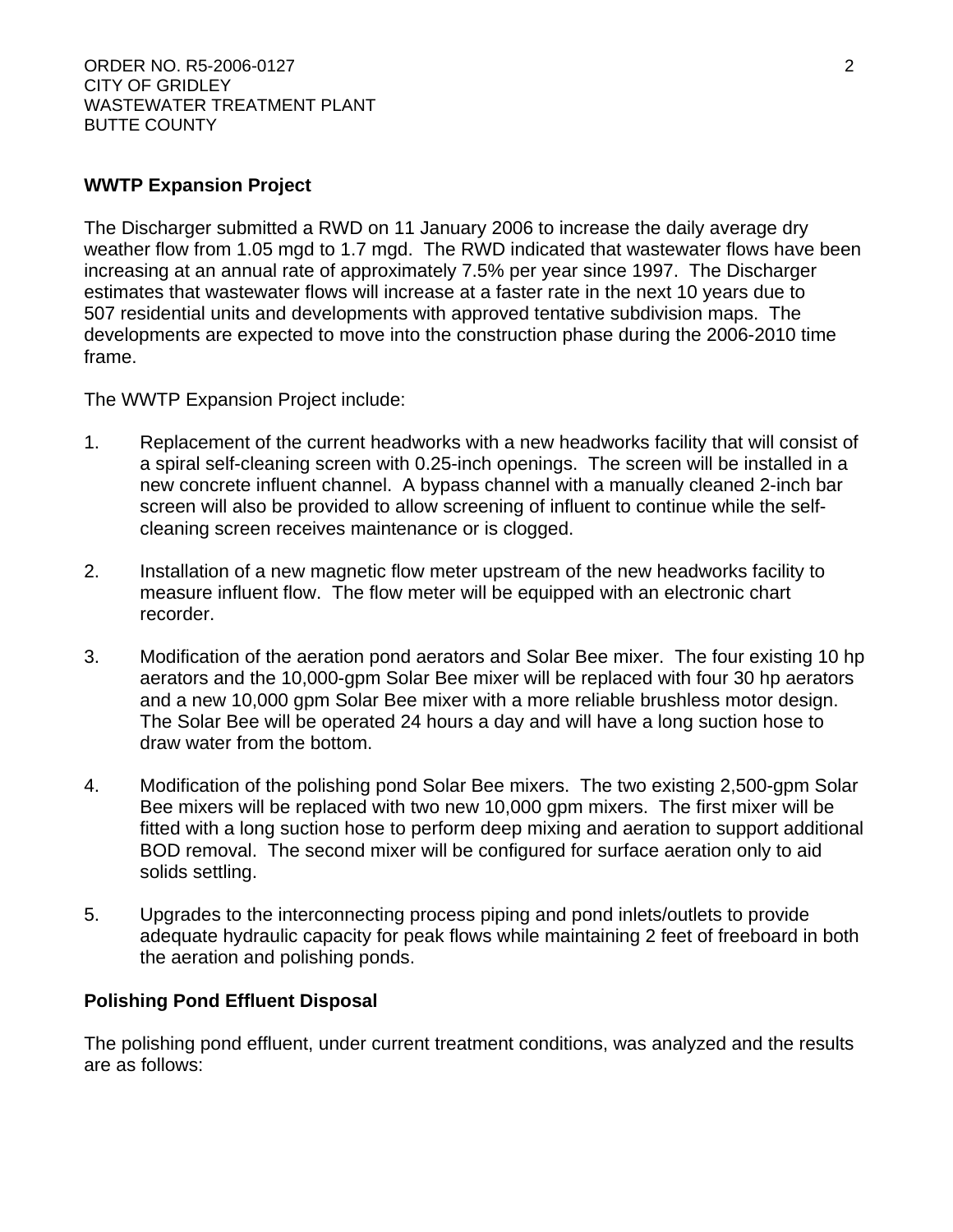# **TABLE 1 EXISTING POLISHING POND EFFLUENT QUALITY**

| Constituent  | Jnits    | 6/16/2005 | 11/11/2005 | 11/18/2005 | 11/30/2005 | Average |
|--------------|----------|-----------|------------|------------|------------|---------|
| рH           | pH units | 7.6       | $- -$      | $-$        | $- -$      | 7.6     |
| <b>TDS</b>   | mq/L     | 420       | 431        | 446        | 419        | 429     |
| <b>TSS</b>   | mg/L     | 39        | 36         | 27         | 39         | 35.3    |
| <b>BOD</b>   | mg/L     | 30        | 52         | 57         | 71         | 52.5    |
| Ammonia      | mg/L     | $- -$     | 18.3       | 15.3       | 17.4       | 17.0    |
| Nitrate as N | mg/L     | $- -$     | < 0.02     | < 0.02     | <0.02      | < 0.02  |

With the proposed modifications to the existing aeration and polishing ponds, the RWD estimated that BOD and TSS concentrations in the polishing pond effluent would decrease to the following levels:

# **TABLE 2 POLISHING POND EFFLUENT QUALITY AFTER WWTP UPGRADED**

| Constituent | Jnits                                                              | Average | Maximum |
|-------------|--------------------------------------------------------------------|---------|---------|
| BOD         | mg/L                                                               | <30     | <45     |
| TSS.        | mg/L                                                               | :30     | <45     |
|             | o Maules politica de not account formatorile concente desa blasses |         |         |

Note: Maximum values do not account for potential seasonal algae blooms.

The RWD included a water balance and capacity analysis to determine the land and storage requirements for polishing pond effluent disposal. Average daily flow to the plant in 2005 ranged from 0.69 mgd to 1.42 mgd. Anticipated flows to the WWTP are: 0.97 mgd in 2010, 1.3 mgd in 2015, and 1.7 mgd in 2025. The RWD states that the water balance indicated that the existing WWTP provides adequate capacity to maintain a minimum of 4 feet of freeboard in all six ponds, while storing all anticipated inflows at a polishing pond effluent inflow rate of 2.0 mgd, assuming the percolation capacity of the percolation ponds is 150 feet per year (3.07 gallons per day per square foot). Double-ring infiltrometer tests were performed during April and May 2006 on the four percolation ponds to determine infiltration rates. The percolation capacity varied from 1.35 to 74.81 gallons per day per square foot. The average infiltration rates are presented below.

# **TABLE 3 AVERAGE INFILTRATION RATES FOR PERCOLATION PONDS**

| Pond | Average Infiltration Rate (inch/hour) |
|------|---------------------------------------|
|      | $1.5^{\circ}$                         |
|      |                                       |
| 5    | 0.8                                   |
|      | 1 Q                                   |

Note: Average infiltration rate excludes a test location in Pond 3 and Pond 5 (low and high values, respectively).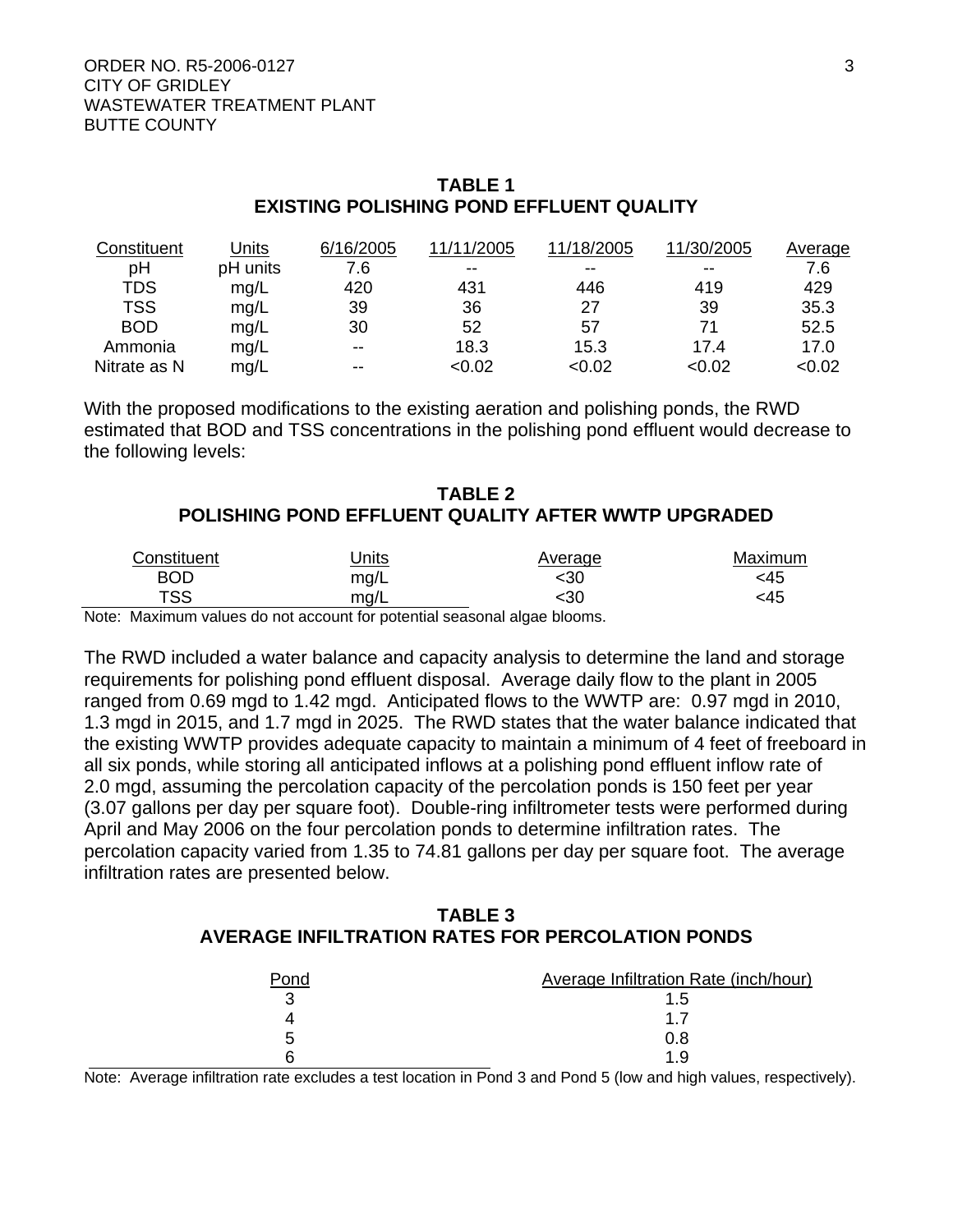# **Geology and Soils**

Subsurface soils in the percolation pond area consist primarily of fine sandy loam to a depth of 80 inches. Soil borings indicated the presence of silty sand to a depth of 17 feet. The RWD reported the saturated hydraulic conductivity ranging from 8.0 x 10<sup>-4</sup> to 1.4 x 10<sup>-2</sup> cm/sec. Based on soil boring data at the site, the emergency storage ponds are underlain with silty clay and clay to a depth of 8 feet.

#### **Surface Hydrology and Groundwater**

The Feather River is approximately 300 feet west of the percolation ponds. Average annual rainfall at the WWTP varies between 20 to 50 inches per year. Groundwater depth in the vicinity of the WWTP averages between 10 to 25 feet below grade. Groundwater may be shallower depending upon the surface water level of the Feather River. The RWD reported that from 1984 through 2006, the water surface elevation of the Feather River was within 5 feet of the bottom of the percolation ponds on eight occasions.

In October 1997, a piezometer was installed near percolation Pond No. 6. To date, the Discharger has not reported any water present in the piezometer. On 2 March 2006, Central Valley Water Board staff inspected the WWTP and measured approximately 3 feet of water in the piezometer. The total depth of the piezometer was measured by hand to be approximately 11 feet 2 inches deep. At the time of the inspection, the Feather River was extremely high due to large amounts of rainfall in the days preceding the inspection. It is likely that the Feather River water surface elevation influences the surrounding groundwater table.

Water quality sampling of the Feather River was performed on 23 and 31 March 2006 and 24 February 2006. The Feather River flow rates were 12,000 cubic feet per second (cfs), 18,000 cfs, and 4,500 cfs, respectively. Sampling was performed 200 feet upstream and downstream of the treatment plant. Polishing pond effluent samples were also taken on the same day as samples were taken from the Feather River. The polishing pond effluent and Feather River samples were analyzed for total nitrogen, specific conductance, BOD, carbonaceous BOD, total Kjeldahl nitrogen, nitrate and nitrite, total coliform, and fecal coliform. The results showed minimal increases in coliform levels downstream of the treatment plant.

Groundwater elevation and potential mounding under the wastewater ponds are somewhat unknown. This permit requires the installation of piezometers between several of the disposal ponds to monitor groundwater elevations and any mounding that may occur. Installation of monitoring wells is also required. The Central Valley Water Board may reopen this Order to reconsider groundwater limitations and treatment processes if it is determined that the discharge from the WWTP is adversely impacting the underlying groundwater and/or the Feather River.

JMM: sae 12/13/06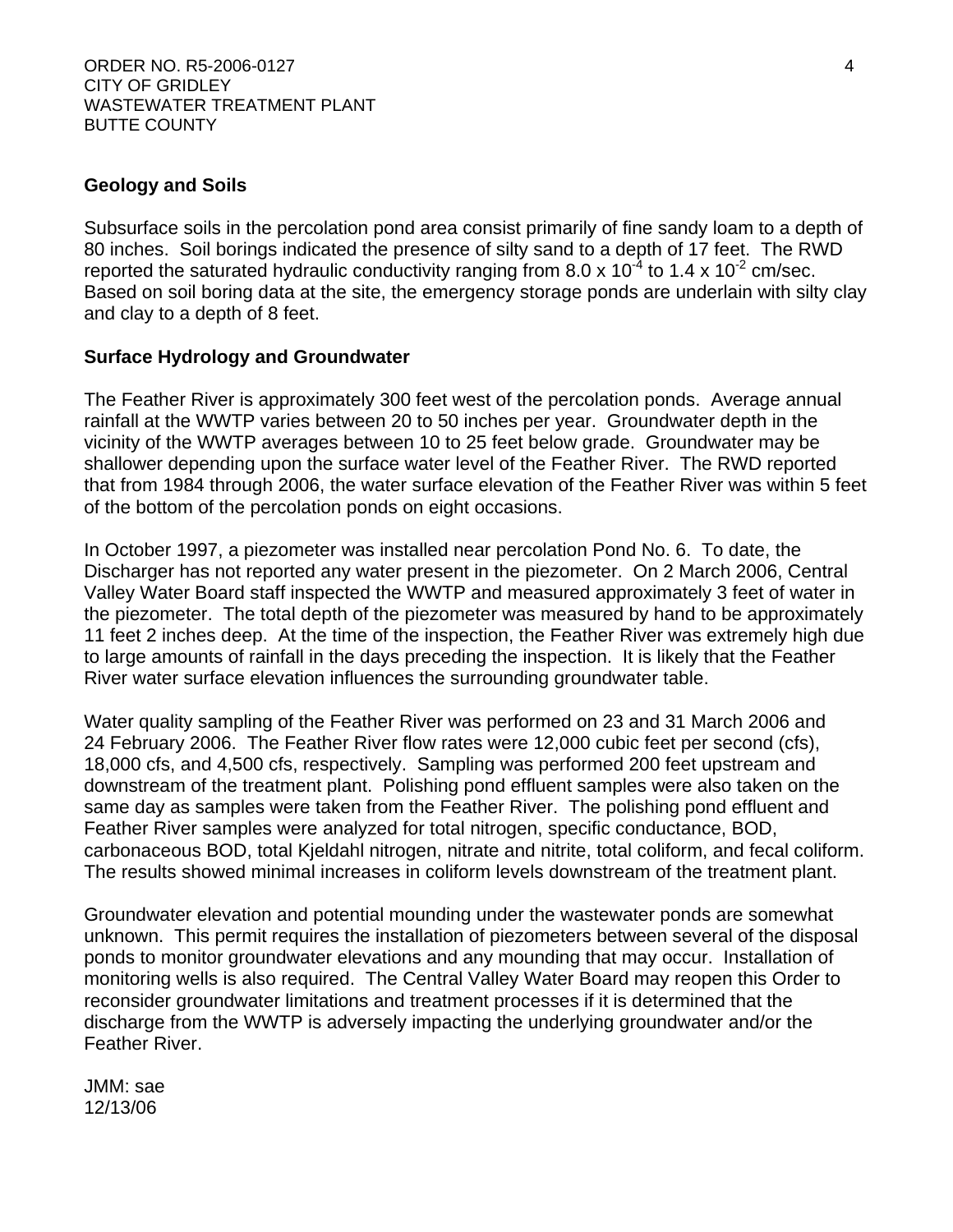# ORDER NO. R5-2006-0127

# **ATTACHMENT A**